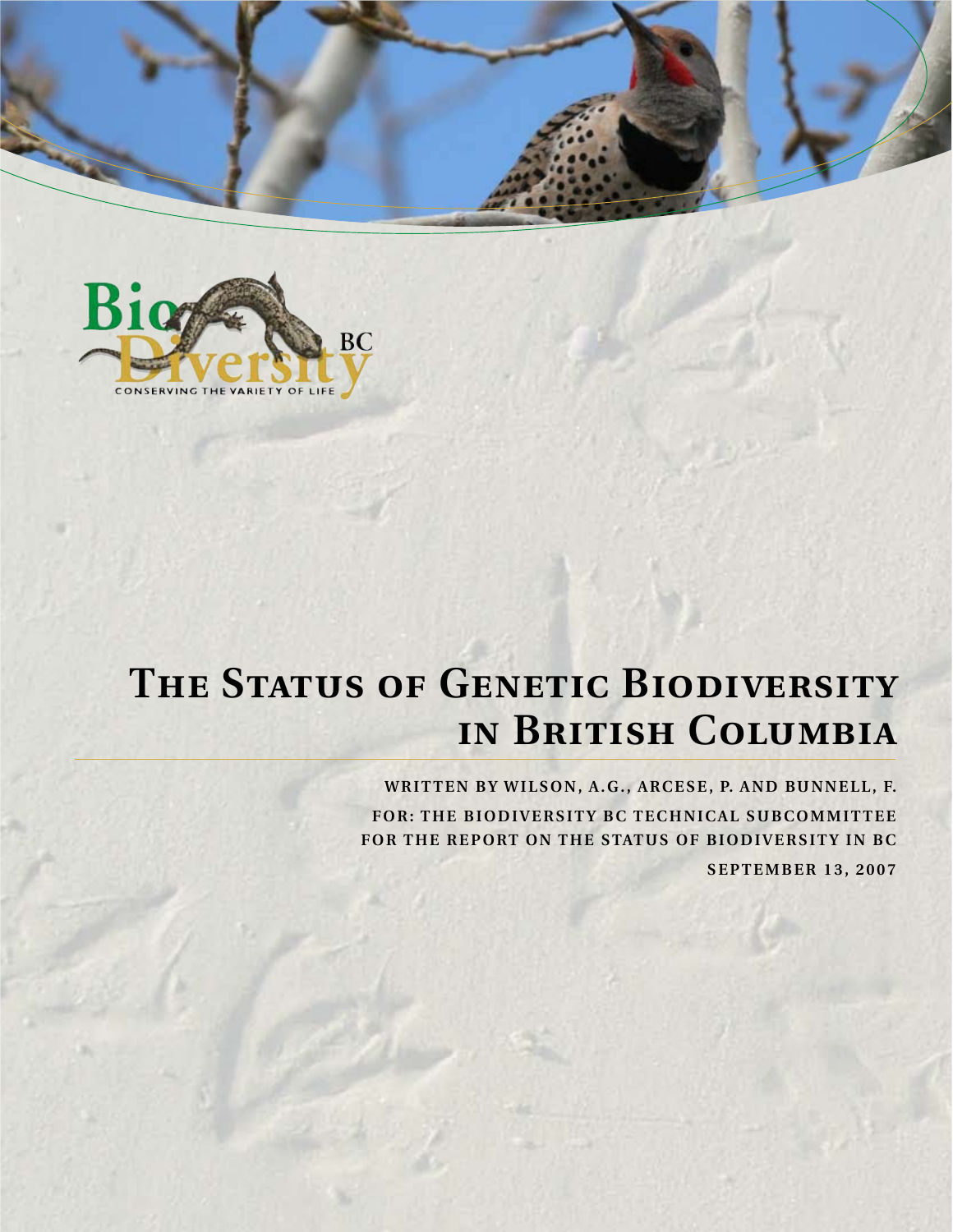# **The Status of Genetic Diversity in British Columbia**

Wilson, A.G., Arcese, P. and Bunnell, F. September 13, 2007

# Table of Contents

| 2.        |                              |                                                            |    |
|-----------|------------------------------|------------------------------------------------------------|----|
|           | 2.1.<br>2.2.<br>2.3.         | GENETIC VARIATION, DIVERGENCE AND POPULATION SIZE 5        |    |
| <b>3.</b> |                              | <b>GENETIC DIVERSITY IN BRITISH COLUMBIA  10</b>           |    |
|           | 3.1.<br>3.2.<br>3.3.<br>3.4. |                                                            |    |
| 4.        |                              | <b>STATUS OF GENETIC DATA FOR BRITISH COLUMBIAN TAXA13</b> |    |
|           | 4.1.<br>4.2.<br>4.3.<br>4.4. |                                                            |    |
| 5.        |                              |                                                            |    |
|           |                              |                                                            | 20 |
|           |                              |                                                            | 25 |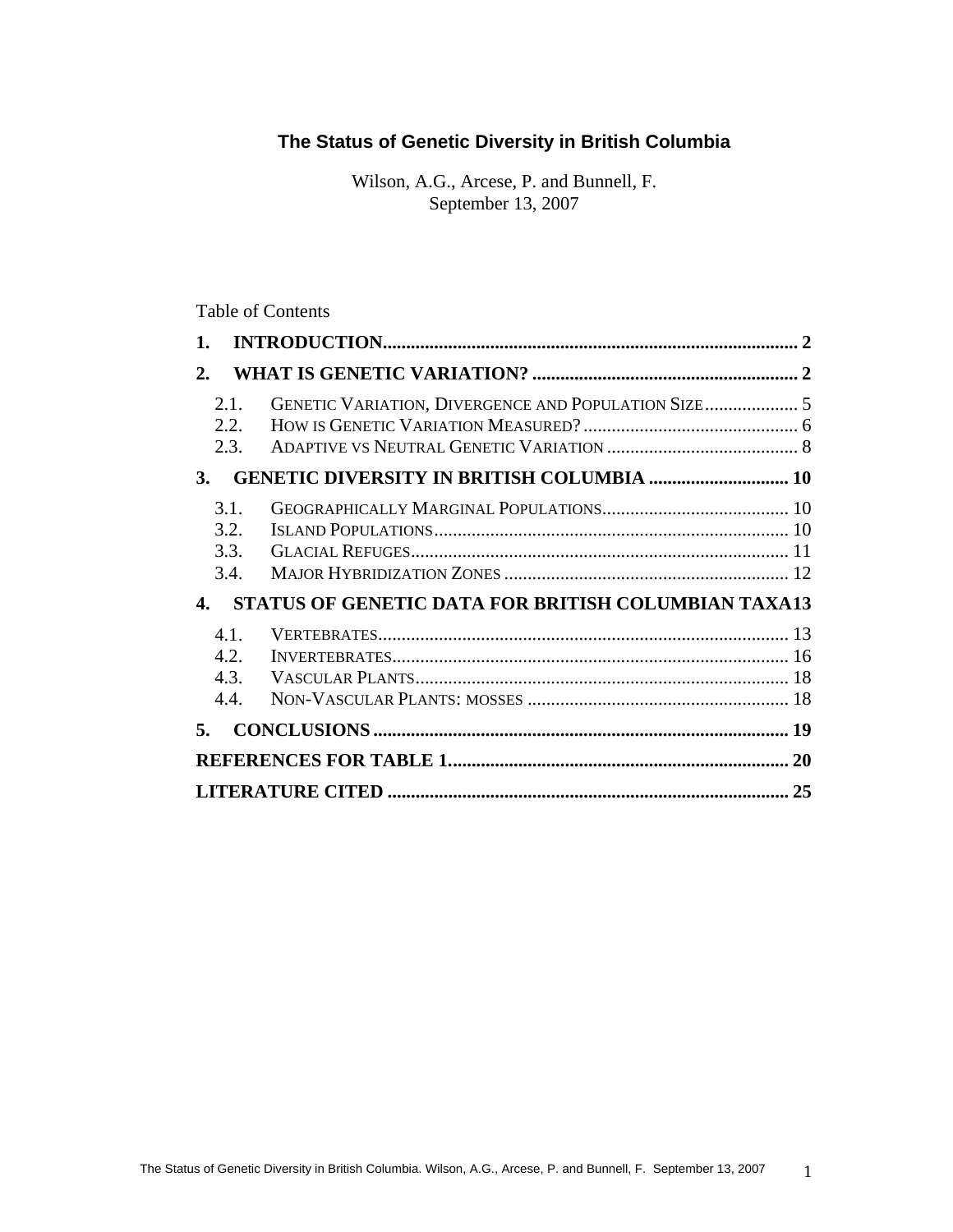# 1. Introduction

Variation in topography, climate and glacial history in British Columbia has facilitated the evolution of species by reducing dispersal between populations adapted to different environments. As a result, many species in British Columbia occur as complexes of geographically distinct sub-species differing in appearance, behavior and genetic make-up Cooke & MacDonald 2001).<sup>i, ii, iii, iv, v, vi</sup> Some of these sub-species have recently been shown to represent true species, endemic to our region, vii and it is nearly certain that additional unnamed species exist, particularly in taxonomic groups that have as yet received relatively little attention from science (e.g., bryophytes, invertebrates). Even in well-studied plant and animal taxa it is likely that some species remain undescribed in glacial refuges, on islands or mountain ranges, or in isolated freshwater drainages. Many other sub-species isolated historically in coastal British Columbia, Beringia and the Rocky Mountains diverged from ancestral types as glaciers advanced, and then radiated out from these historic refuges as glaciers retreated to hybridize with ancestral forms previously restricted to the south and east.<sup>viii, ix, x, xi, xii</sup> Depending on their degree of differentiation, their frequency of hybridization, and the fitness of hybrids, these hybrid 'suture' zones may represent regions of very high genetic diversity and rapid evolution.<sup>xiii</sup> However, because human activities modify natural landscapes and species distributions, humans may also influence the rate of evolution and persistence of populations uniquely adapted to the British Columbia landscape.

Assessing the conservation status of genetically distinct lineages is complicated by several practical realities. Hence, although more than 60 species inhabiting B.C. have been subjects of genetic analysis (Table 1. ), practical limits on research and the very large number of unstudied species precludes the genetic classification of most below the species level. As a consequence, biologists use simplifying concepts and metrics to establish rules of thumb for conserving genetic diversity and, where it exists, use genetic data along with observations of size, shape, appearance and behaviour (collectively called *phenotype*) to identify distinctive lineages. Because a working knowledge of these concepts and metrics is essential to assessing genetic diversity and identifying evolutionarily significant lineages below the species level, background and examples are provided below.

# 2. What is Genetic Variation?

Genetic variation can be thought of as a species' tool kit for life, with some genes being more or less useful in current environments (*adaptive genetic variation*) and others having no current influence, despite being potentially influential in the future or past (*neutral genetic variation*). Like a well-equipped toolbox, genetically diverse organisms are thought to be better-adapted to the challenges of life, to pass on those traits to descendents, and to contribute positively to the persistence of populations and species. This may be particularly true for populations at the periphery of a species' range, where individual organisms are more likely to encounter and potentially adapt to novel environmental challenges, such as those associated with climate change. $x^{xy}$ ,  $x^{xy}$ 

Like tools, genes vary in their frequency of use, interaction with companion genes, and occurrence in populations. In nature, new genes arise via mutation regularly,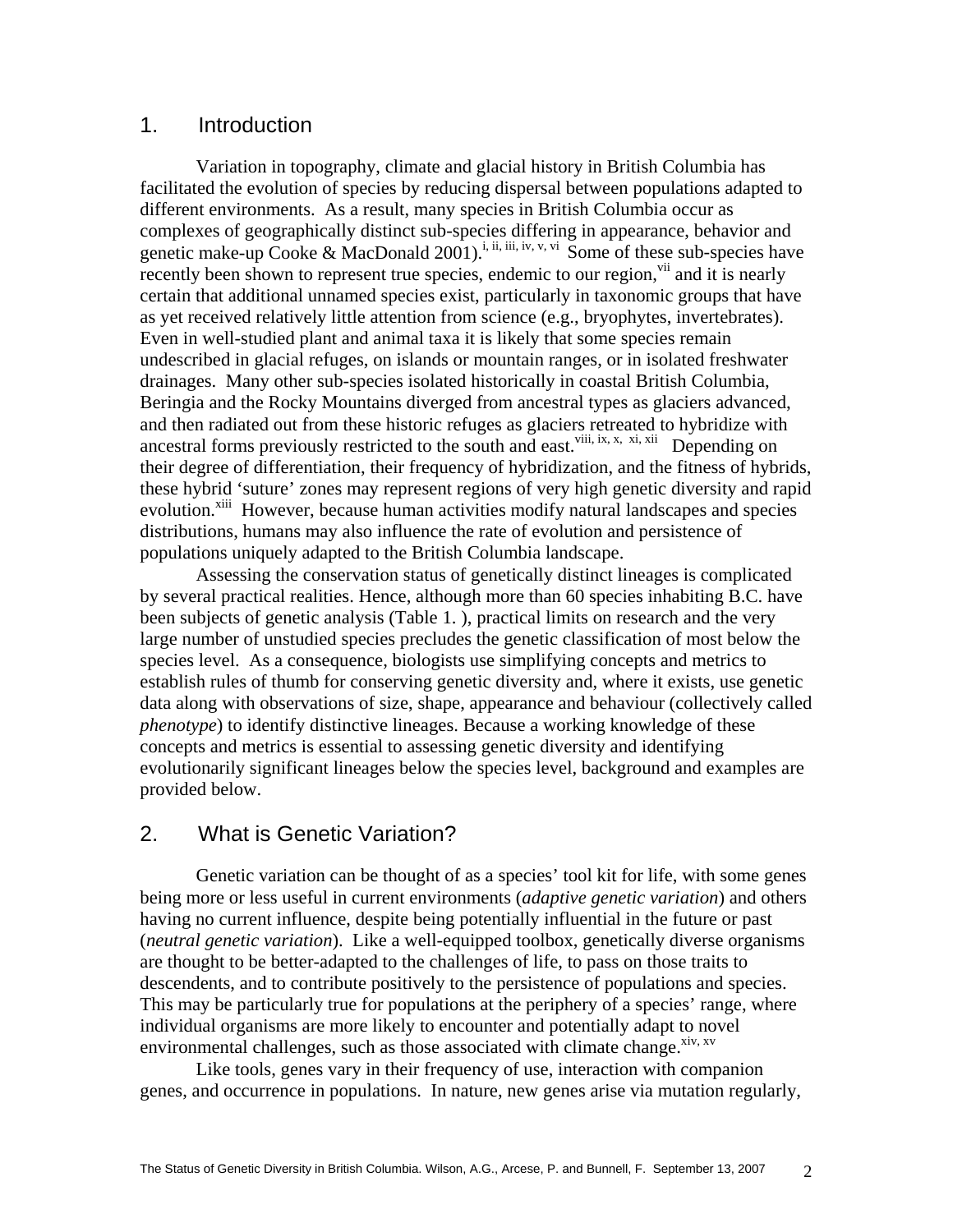with beneficial, deleterious or no detectable effect on the individuals carrying them. At the level of populations, mutations persist depending on their effect on individuals and the size and isolation of populations. Conserving genetic diversity at the population-level is an overall goal of biodiversity conservation because genetic variation affects the adaptability and viability of organisms, populations and species.<sup>xvi, xvii</sup>

#### **Table 1. Summary of population genetic studies in BC.**

Studies were only included if the natural populations were sampled and based on populations in British Columbia. For some well-studied species, only representative studies related to genetic structure are noted. Each study is summarized in terms of information related to evidence for adaptive divergence (AD), population differentiation (DIFF), population-level genetic variability (VAR), author-suggested ESU status (ESU), localized data which cannot be readily extrapolated (Local) and phylogeographic patterning (Phylogeo). Citations are listed in a separate reference section preceeding Literature Cited.

| - - - - - - -<br><b>Species</b>                    | AD        | <b>Diff</b> | Var       | <b>ESU</b> | Local     | Phylogeo.          | Cit.           |
|----------------------------------------------------|-----------|-------------|-----------|------------|-----------|--------------------|----------------|
| Amphibians                                         |           |             |           |            |           |                    |                |
| Tailed frogs (Ascaphus truei)                      |           | $\bullet$   |           |            | $\bullet$ |                    | 61,78          |
| Spotted frogs (Rana pretiosa)                      |           | $\bullet$   |           |            |           | North clade        | 28             |
| Coastal giant salamanders (Dicamptodon tenebrosus) |           |             |           |            | $\bullet$ |                    | 18             |
| Pacific giant salamanders (D.aterrimus, D. copei)  |           |             |           |            |           | Ancient vicariance | 14, 69         |
| Plethodontid salamander (Plethodon vandykei, P.    |           |             |           |            |           |                    |                |
| <i>idahoensis</i> )                                |           |             |           |            |           | Ancient vicariance | 14             |
| <b>Birds</b>                                       |           |             |           |            |           |                    |                |
| Marbled murrelets (Brachyramphus marmoratus)       |           | $\bullet$   |           |            |           |                    | 26             |
| Ancient Murrelets (Synthliboramphus antiquus)      |           | $\bullet$   |           |            |           |                    | 55             |
| Spotted Owl (S. occidentalis caurina)              |           |             |           |            |           | Introgression      | 30             |
| Peregrine falcons (Falco peregrines)               |           | $\bullet$   | $\bullet$ |            |           |                    | 10             |
| Sharp-tailed grouse (Tympanuchus phasianellus)     |           |             |           |            |           | Coastal cluster    | 67             |
| Blue grouse (Dendragapus obscurus) ssp.            |           | $\bullet$   |           | $\bullet$  |           | Coastal cluster    | 3              |
| Steller's jay (Cyanocitta stelleri spp.)           |           | $\bullet$   |           |            |           | Refugial           | 11             |
| Timberland sparrow (Spizella taverneri)            |           |             |           | $\bullet$  |           |                    | 40             |
| Sagebrush Brewer's sparrow, (S. breweri breweri)   |           | $\bullet$   | $\bullet$ |            |           |                    | 19             |
| Song sparrow (Melospiza melodia)                   |           |             |           |            |           | Refugial           | 87, 57         |
|                                                    |           | $\bullet$   |           |            |           | West & Coastal     |                |
| Yellow warbler (Dendroica petechia).               |           |             |           |            |           | clade              | 52             |
| Common Yellowthroat (Geothlypis trichas)           |           | $\bullet$   |           |            |           | Western cluster    | 45             |
| Chestnut-backed chickadee (Poecile rufescens)      |           | $\bullet$   | $\bullet$ |            |           |                    | 12             |
| <b>Freshwater Fishes</b>                           |           |             |           |            |           |                    |                |
| Threespine stickleback (Gasterosteus aculeatus)    |           |             |           |            |           | Refugial           | 54             |
| Northern clingfish (Gobiesox maeandrichs)          |           | $\bullet$   |           |            |           |                    | 35             |
| Salish sucker (Catostomus sp)                      |           | $\bullet$   |           | $\bullet$  |           |                    | 50             |
| Dolly Varden (Salvelinus malma)                    |           | $\bullet$   |           |            |           | Hybridization      | 71,58          |
| Bull trout (S. confluentus)                        |           | $\bullet$   | $\bullet$ |            |           | Hybridization      | 72             |
| Rainbow trout/steelhead (Oncorhynchus mykiss)      | $\bullet$ | $\bullet$   | $\bullet$ | $\bullet$  |           |                    | 47, 33, 39     |
| Westslope cutthroat trout (O. clarki lewisi)       |           | $\bullet$   | $\bullet$ |            |           |                    | 73             |
| Kokanee (O. nerka)                                 | $\bullet$ | $\bullet$   |           |            |           |                    | 74             |
| White sturgeon (Acipenser transmontanus)           |           | $\bullet$   |           | $\bullet$  |           |                    | 9,65           |
| Intertidal and Anadromous Fishes and Molluscs      |           |             |           |            |           |                    |                |
| Northern abalone (Haliotis kamtschatkana)          |           | $\bullet$   | $\bullet$ |            |           |                    | 81             |
| Tidepool sculpin (Oligocottus maculosus)           |           | $\bullet$   |           |            |           |                    | $\overline{2}$ |
| Eulachon (Thaleichthys pacificus)                  |           | $\bullet$   |           |            |           |                    | 48, 4          |
| Holarctic skipper (Hesperia comma)                 |           | $\bullet$   |           |            |           |                    | 25             |
| Lingcod (Ophiodon elongatus)                       |           |             |           |            | $\bullet$ |                    | 82             |
| Sockeye salmon (Oncorhynchus nerka)                | $\bullet$ | $\bullet$   | $\bullet$ |            | $\bullet$ |                    | 77,83          |
| Chinook salmon (O. tshawytscha)                    |           | $\bullet$   |           |            |           |                    | 75, 29         |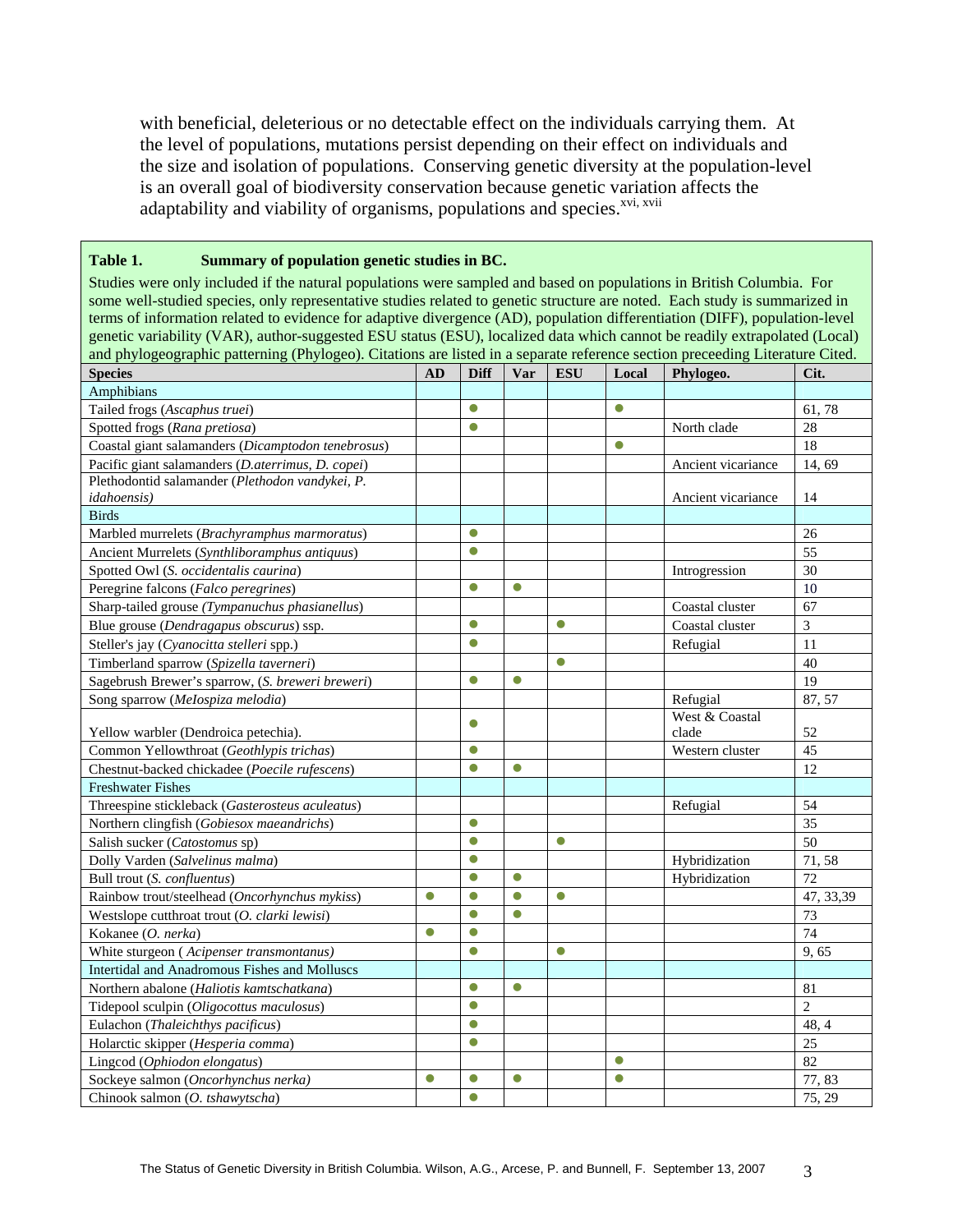#### **Table 1. Summary of population genetic studies in BC.**

Studies were only included if the natural populations were sampled and based on populations in British Columbia. For some well-studied species, only representative studies related to genetic structure are noted. Each study is summarized in terms of information related to evidence for adaptive divergence (AD), population differentiation (DIFF), population-level genetic variability (VAR), author-suggested ESU status (ESU), localized data which cannot be readily extrapolated (Local) and phylogeographic patterning (Phylogeo). Citations are listed in a separate reference section preceeding Literature Cited.

| <b>Species</b>                                      | AD        | <b>Diff</b> | Var       | <b>ESU</b> | Local     | Phylogeo.         | Cit.          |
|-----------------------------------------------------|-----------|-------------|-----------|------------|-----------|-------------------|---------------|
| Coho salmon (O. kisutch)                            |           | $\bullet$   |           | 0          |           |                   | 63            |
| Arctic grayling (Thymallus arcticus)                |           | $\bullet$   | $\bullet$ |            |           |                   | 68            |
| <b>Mammals</b>                                      |           |             |           |            |           |                   |               |
| Water vole (Microtus richardsoni)                   |           |             |           |            |           | Recent dispersal  | 14            |
| North American deer mouse (Peromyscus maniculatus)  |           |             |           |            | $\bullet$ |                   | 59            |
| Northwestern deer mouse (P. keenii)                 |           |             |           |            | $\bullet$ |                   | 16            |
| Northwestern badger (Taxidea taxus jeffersonii)     | $\bullet$ | $\bullet$   |           |            |           |                   | 42            |
| Fisher (Martes pennanti)                            |           | $\bullet$   |           |            |           |                   | 21            |
| American marten (Martes americana)                  |           | $\bullet$   |           |            |           |                   | 64            |
| Wolverine (Gulo gulo)                               |           |             |           |            |           |                   | 15            |
| Mountain sheep (Ovis dalli)                         |           | $\bullet$   | $\bullet$ |            |           |                   | 84, 44        |
| Boreal caribou (Rangifer tarandus)                  |           | $\bullet$   | $\bullet$ |            |           | Dispersal barrier | 49            |
| Gray wolf (Canis lupus)                             |           |             |           |            |           |                   | 88            |
| Brown bear (Ursus arctos)                           |           | $\bullet$   |           | $\bullet$  |           | Dispersal barrier | 56,79         |
| Kermode bear (Ursus americanus pop. kermodei)       |           | $\bullet$   | $\bullet$ |            |           |                   | 46            |
| <b>Butterflies and Skippers</b>                     |           |             |           |            |           |                   |               |
| Moth (Grevia politella)                             |           |             |           |            |           |                   | 13            |
| Dingy Fritillary (Boloria improba)                  |           | $\bullet$   | $\bullet$ |            |           |                   | 8             |
| <b>Dragonflies and Damselflies</b>                  |           |             |           |            |           |                   |               |
| Enallagma damselflies (Enallagma hageni, E. ebrium) |           | $\bullet$   | $\bullet$ |            |           | Recent dispersal  | 76            |
| <b>Coleopterans</b>                                 |           |             |           |            |           |                   |               |
| Nebria charlotte, N.haida                           |           |             | $\bullet$ | $\bullet$  |           |                   | 17            |
| <b>Ferns and Fern Allies</b>                        |           |             |           |            |           |                   |               |
| Sword fern (Polystichum munitum)                    |           |             |           |            |           | South clade       | 66            |
| <b>Conifers</b>                                     |           |             |           |            |           |                   |               |
| Pacific yew (Taxus brevifolia)                      |           | $\bullet$   | $\bullet$ |            |           |                   | 23            |
| Western larch (Larix occidentalis)                  |           | $\bullet$   | $\bullet$ |            |           |                   | 38            |
| Douglas fir (Pseudotsuga menziesii)                 |           | $\bullet$   | $\bullet$ |            | $\bullet$ |                   | 24            |
| Yellow cedar (Chamaecyparis nootkatensis)           |           | $\bullet$   | $\bullet$ |            |           |                   | 60            |
| Sitka spruce (Picea sitchensis)                     | $\bullet$ | $\bullet$   |           |            |           | Hybrid zone       | 6,53          |
| Whitebark pine (Pinus albicaulis)                   |           | $\bullet$   | $\bullet$ |            |           |                   | 41            |
| Western white pine (P. monticola)                   |           |             |           |            |           | North clade       | 70            |
| Lodgepole pine (P. contorta)                        |           | $\bullet$   |           |            |           |                   | 80            |
| <b>Monocots</b>                                     |           |             |           |            |           |                   |               |
| Avalanche lily (Erythronium montanum)               |           | $\bullet$   | $\bullet$ |            |           |                   | 1             |
| Eelgrass (Zostera marina)                           |           |             |           |            | $\bullet$ |                   | 31            |
| <b>Dicots</b>                                       |           |             |           |            |           |                   |               |
| Pacific madrone (Arbutus menziesii)                 |           | $\bullet$   | $\bullet$ |            |           |                   | $\mathfrak s$ |
| Garry oak (Quercus garryana)                        |           | $\bullet$   | $\bullet$ |            |           |                   | 62            |
| Golden paintbrush (Castilleja levisecta)            |           |             | $\bullet$ |            |           |                   | 27            |
| Red alder (Alnus rubra)                             |           | $\bullet$   | $\bullet$ |            |           | North clade       | 66, 85        |
| Impatiens sp.                                       |           |             |           |            |           | Introgression     | 86            |
| Piggy Back Plant (ToImiea menziesii)                |           |             |           |            |           | North/South clade | 66            |
| Fringe cup (Tellima grandiflora)                    |           |             |           |            |           | North clade *mix  | 66            |
| Threeleaf foamflower (Tiarella trifoliata)          |           |             |           |            |           | North clade       | 66            |
| Stink currant (Ribes bracteosum)                    |           |             |           |            |           | North clade       | 66            |
| Dusky willow (Salix melanopsis)                     |           |             |           |            |           | Recent dispersal  | 51            |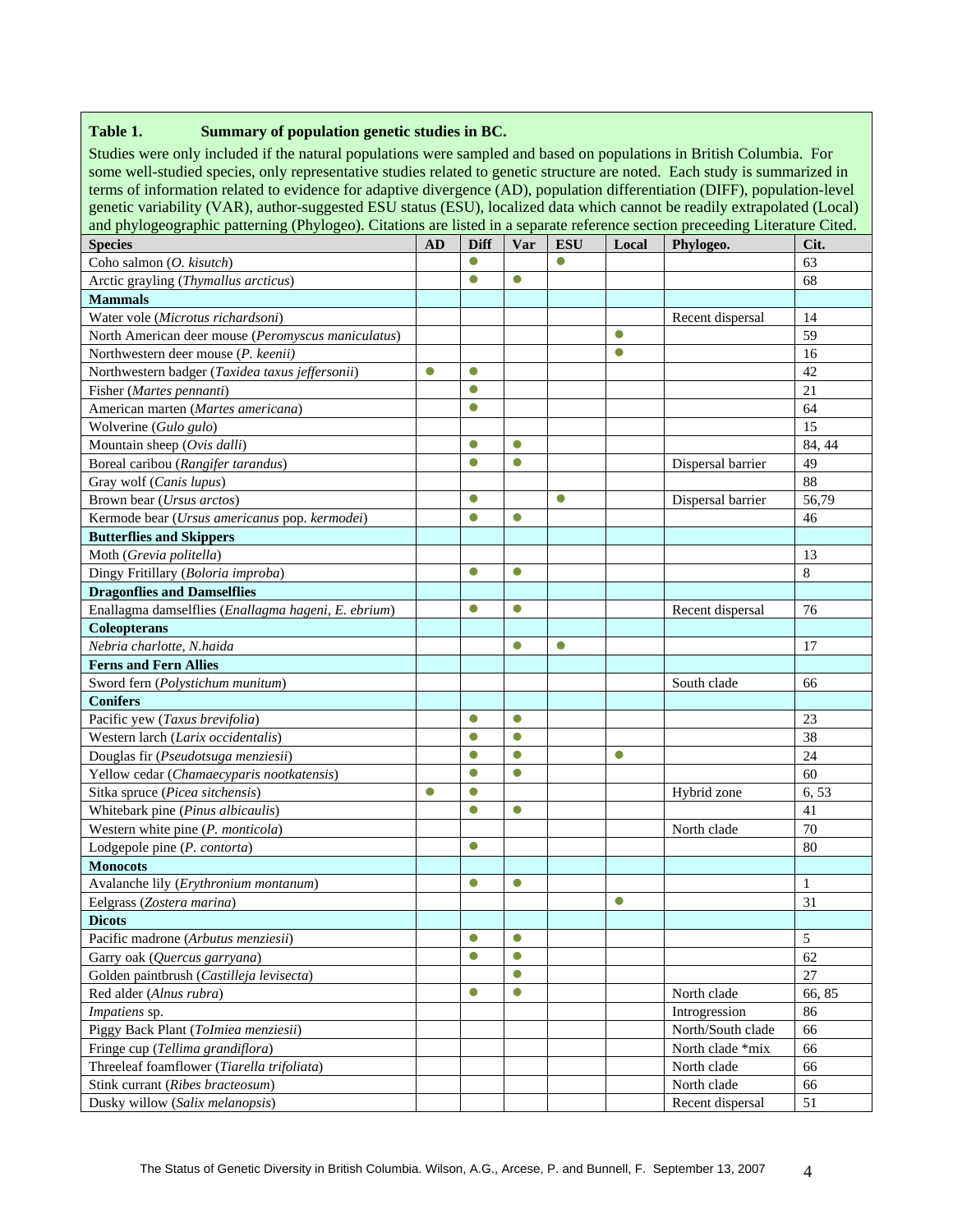# 2.1. Genetic Variation, Divergence and Population Size

Larger populations typically retain more genetic diversity<sup> $x$ viii</sup>, but at all levels of organization diversity also depends on history, the distribution of population and life history traits of species. The actual number of individuals in a population, referred to as the *census population size*, tends to overestimate genetic diversity because many factors act to reduce the variety of genes inherited by successive generations. Thus, geneticists use the term *effective population size*  $(N_e)$ : a quantity that estimates the number of individuals contributing genes to future generations, and the rate at which populations lose genetic variation in time. Factors such as population sex ratio, mating system, population bottlenecks and growth rate, inbreeding and population fragmentation can all influence the  $N_e$  and in doing so, affect the ability of populations to retain genetic variation  $x^{xx}$ . There are multiple methods for estimating N<sub>e</sub>; some based on the demographic traits known to influence  $N_e$ , others based on molecular markers.<sup>xx, xxi</sup>, xxii

Genetic patterns in isolated populations are governed by the forces of mutation, drift and selection. In this case,  $N_e$  influences how genetic variation is retained in populations and, potentially, how effectively they respond to natural selection and environmental change. Ideally, selection removes deleterious genes and favours beneficial ones, leading to changes in gene frequency that facilitate adaptation. This process can act rapidly in small, isolated populations, such as those on real or habitat islands, and it has undoubtedly contributed to the divergence of isolated populations in coastal archipelagos, mountain ranges, drainages and specialized habitats (*e.g*., karst, bogs) in British Columbia. For these reasons, conserving historically isolated populations is likely to further the goal of genetic conservation at that species level.

In contrast, small population size is also known to facilitate reductions in genetic diversity and population viability, particularly in once widely-distributed species that have become isolated due to habitat loss and fragmentation, or suffered severe reductions in population size due to exploitation. Several B.C. species have experienced severe population fragmentation and decline, including woodland caribou, Vancouver Island marmot, many species associated with Garry oak ecosystems, and those inhabiting historically fishless freshwater lakes and dammed rivers. Severe reductions in genetic diversity become more likely in such species because random effects are more likely to also eliminate beneficial genes from small populations, such as in the case that a single male sires all of the females in a remnant caribou herd.

Overall,  $N_e$  is the single most important parameter affecting genetic diversity and distinctiveness in populations, and is therefore a key parameter to aid decisions related to gene conservation. Meta-analyses of natural populations suggest that  $N_e$  averages about 11% of the census population size.<sup>xxiii</sup> Thus, in a population totalling 300 individuals, we should expect genetic variation to decline at a rate expected if only 33 individuals were present. Management recommendations for Ne range from 500 to 5,000,<sup>xxiv,xxv</sup> implying that maintaining census populations of 5,000 to 50,000 individuals will be required for long-term viability.<sup>xxvi</sup>

For the majority of populations, which do exchange genes via dispersal and pollination, the maintenance of dispersal corridors is often prescribed to conserve diversity, particularly for fragmented populations of formerly wide-ranging species. By maintaining genetically effective dispersal, managers may achieve recommended targets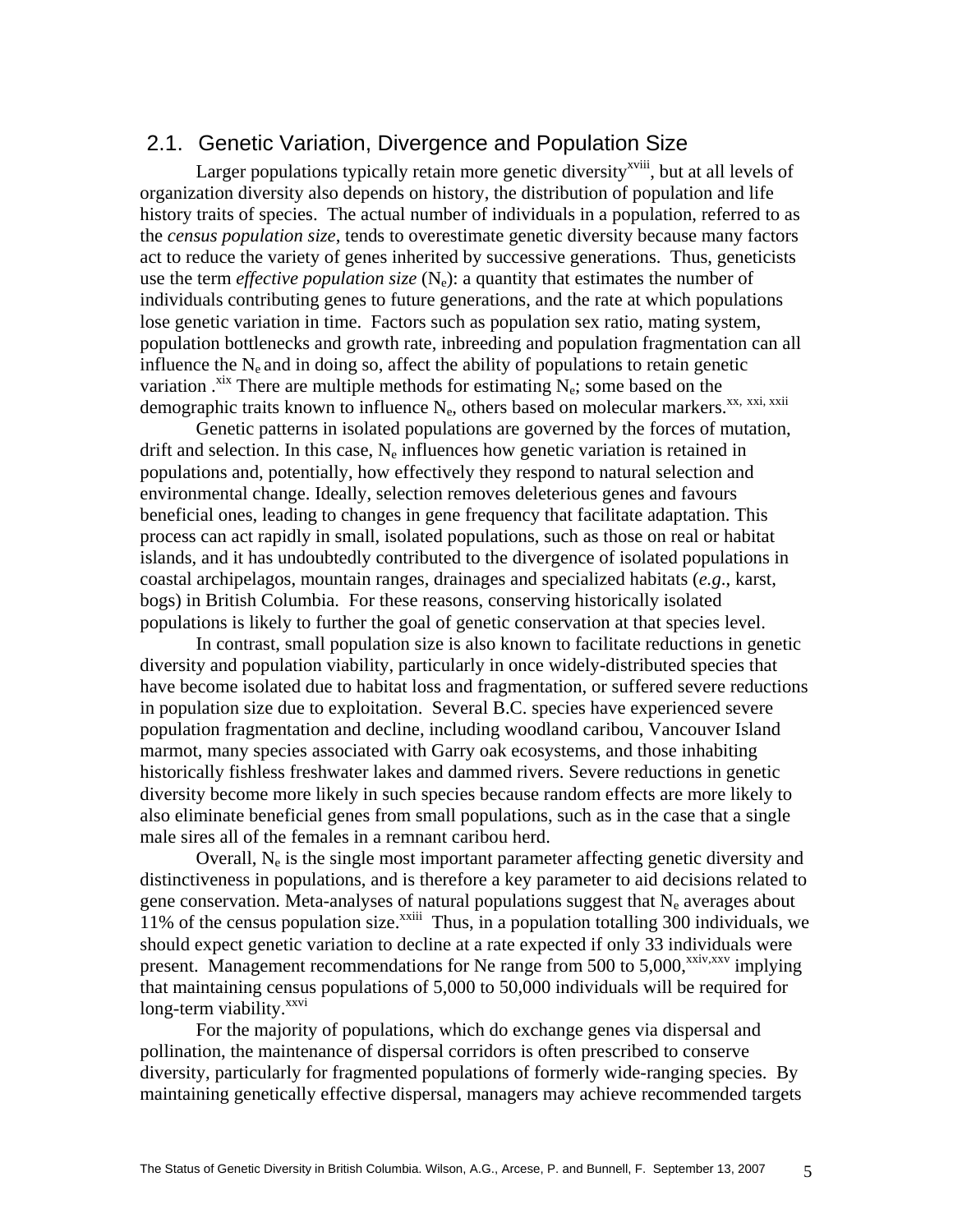for  $N_e$  at the landscape scale. In doing so, however, care should be taken not to facilitate dispersal among populations known to differ genetically differentiated populations, because there is a potential that individuals adapted to different ecological conditions will produce hybrids that reduce population viability overall.

Examples of genetic incompatibility between populations and, more so, mismatches between individual genotype and local environmental conditions are becoming well-known. In B.C., a long history of research on conifers has shown dramatic effects of genotype on performance in provenance trials, wherein seeds from widely different regions are planted together in a 'common garden.' Results from these trials form the basis of rules governing seed transfer within the province, and are also informing policy for gene and ecosystem conservation under climate change. In contrast, because natural dispersal often occurs over very long distances, even among populations isolated in space (*i.e.,* via pollination, seed dispersal and juvenile dispersal), overemphasizing the separate management of ecologically exchangeable groups has the potential to waste scarce conservation resources and impede the success of recovery programs.

# 2.2. How is Genetic Variation Measured?

Genetic variation is assessed using a variety of DNA markers representing versions of a particular gene (*alleles*), collectively resembling a bar-code (Figure 1). The fraction of identical alleles in different individuals is used to infer their *relatedness*. The fraction of individuals in two populations with identical alleles is also used to infer rates of current and historic dispersal between populations and their level of genetic distinctiveness overall. Similarity in allele frequency is often summarized as  $F_{ST}$ , which estimates *genetic distance* between populations and ranges from values near zero for populations that mix regularly, to values up to 1 for populations with no shared ancestry. However, interpreting genetic distance also depends on population size () because gene frequencies change more slowly in larger populations.<sup>xxvii</sup> Thus, in two island populations of  $N_e$  30 and 300, and receiving the same number of mainland immigrants annually, we expect the smaller population to diverge markedly within 20 generations (e.g.  $F_{ST} \geq 0.2$ ), whereas the larger population would require 140 generations to reach a similar degree of distinctiveness. Thus, even small values of  $F_{ST}$  may indicate long periods of isolation between large populations, such as those residing on island versus mainland sites or in different river drainages or lakes.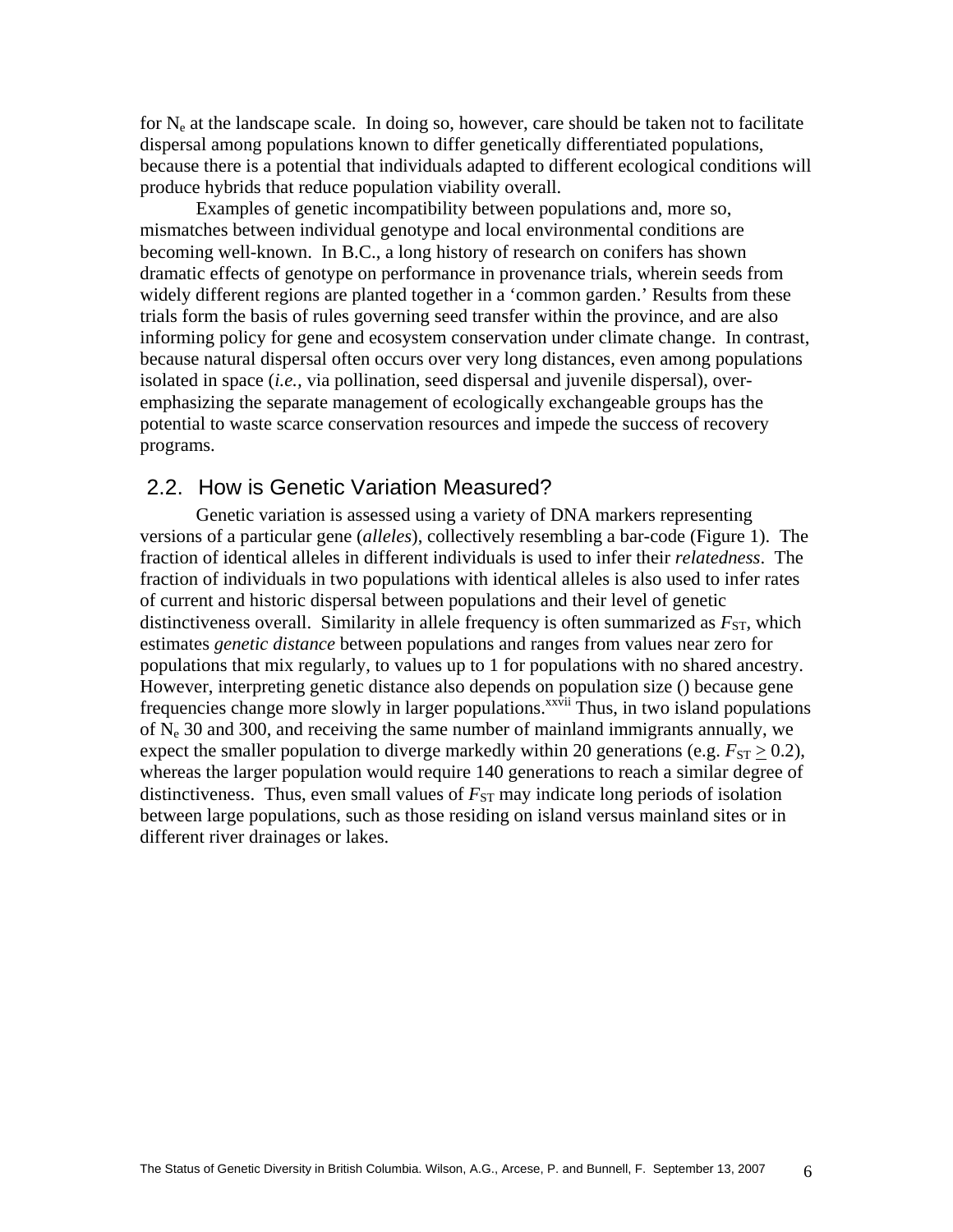Figure 1. A microsatellite gel revealing neutral genetic variation in individual song sparrows (*Melospiza melodia*). Each column represents an individual's genotype at a one microsatellite gene (locus). Columns with two strong black bands indicate 'heterozygous' birds with a different allele on each of two chromosomes. 'Homozygotes' have the same allele on each chromosome, appearing as a single band, identified in the figure below with arrows. Bands in the same horizontal plane indicate that some individuals carry the same allele, with each horizontal row corresponding to the number of nucleotides (length) of each allele surveyed at this gene.

Two additional metrics used to assess the status of genetic diversity in populations include: *heterozygosity*, or the fraction of individuals in populations that carry two different alleles of a particular gene; and *allelic richness*, the number of different alleles of a particular gene present in a population. Because heterozygosity and allelic richness are each reduced as populations decline or become isolated, and influence the ability of populations to adapt to change, such declines can be used as an indication that management action to supplement populations or create facilitate dispersal may be required (Figure 2).

Figure 2. This figure shows the effect of effective population size on the accumulation of genetic divergence over time. In this example, two populations are instantaneously and permanently isolated from a source population. The population with the  $N_e$ =30 quickly attains complete divergence (Fst=1.0).

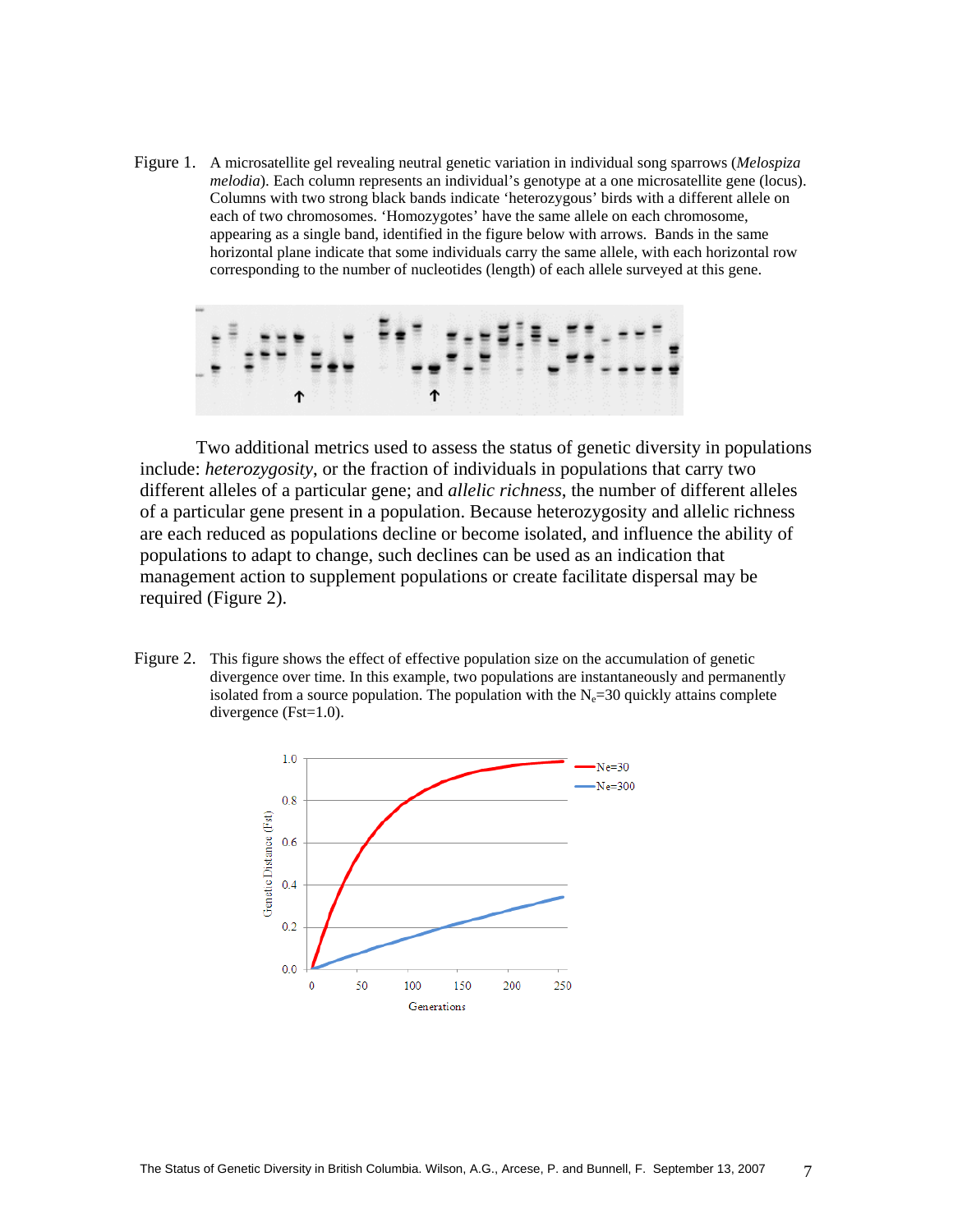# 2.3. Adaptive vs Neutral Genetic Variation

Examples above concern the application of neutral genetic variation to assess the status of populations because the underlying theory is simple and widely accepted. Genes representing adaptive traits have also proved difficult to isolate and describe theoretically. There is also considerable variation in the adaptive value of particular traits, some being closely linked to fitness while others may provide marginal advantage. Thus, scientists also employ differences in phenotype, especially size, shape and colouration, to identify differences among populations, sub-species and species where these differences are known to be inherited as opposed to environmental in origin (very common in plants). Because the emphasis on adaptive versus neutral genetic differences for prioritizing conservation actions can be contentious, neutral and adaptive differences are typically considered on a continuum (Figure 3), wherein increased divergence in phenotype or genotype increases conservation priority. These ideas have recently been formalized to assist in identifying and prioritizing *Designatable* or *Evolutionarily significant* units below the species level ( Text box 1).

Figure 3. Craig Mortiz suggested that the continuous nature of genetic and adaptive divergence required that these two characteristics be jointly considered in the prioritization of population for conservation. Entities with the highest priority are those showing marked neutral genetic and adaptive divergence, whereas populations which show low levels of divergence in either axis would received lower priority (adapted from Moritz 2002).



Adaptive Divergence Adapted from Moritz 2002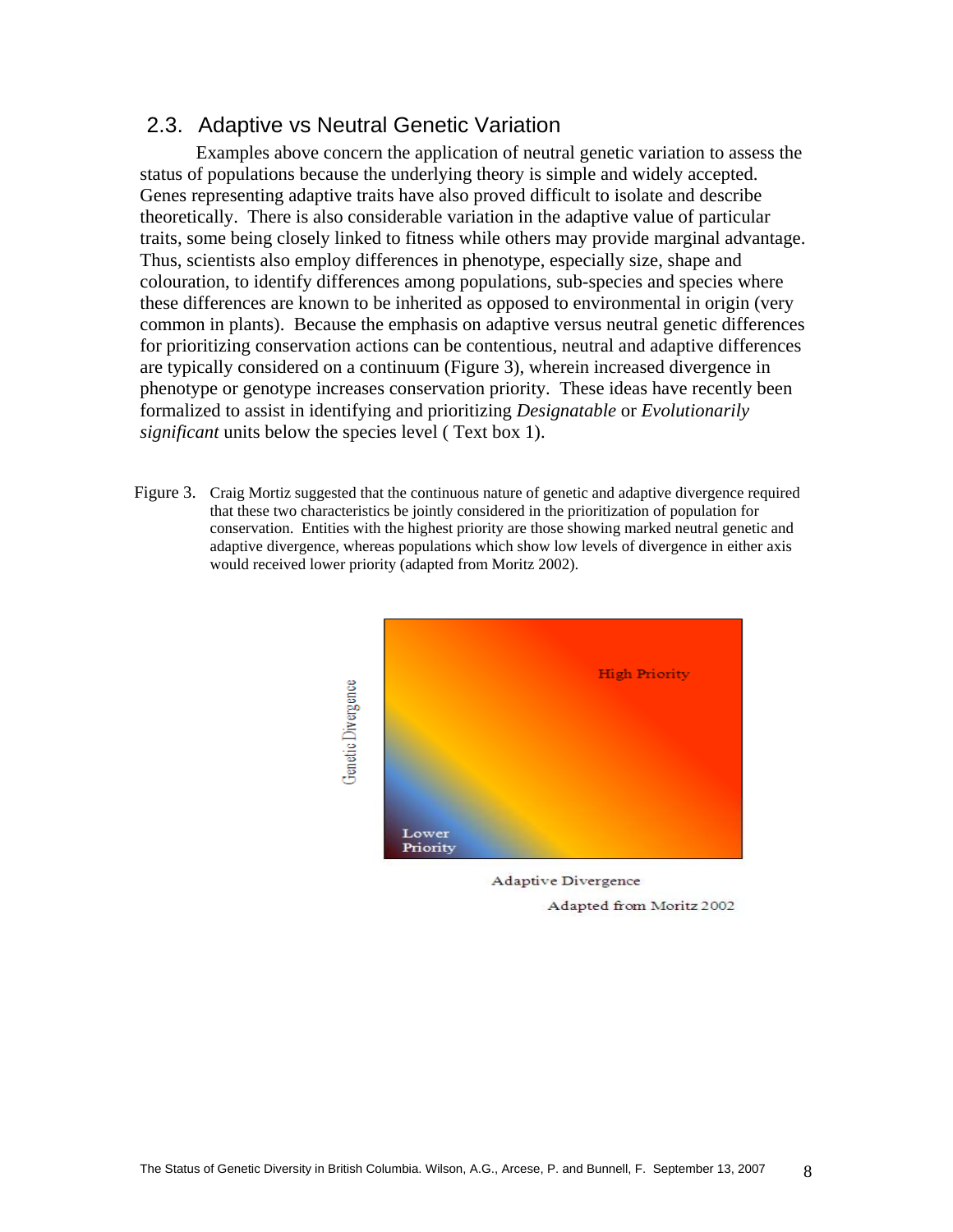

Text Box 1. Identification of Designatable Units.<sup>XXVIII</sup> In general, species are reproductively compatible and inclusive units, whereas subspecies typically represent subsets of populations that can be reliably distinguished by morphological or ecologically relevant characteristics. The degree of taxonomic division varies widely across taxa, due largely to differences in research history, with some designations representing cases of over (not reliably distinguished) and under-description (distinguishable but as yet unnamed). This recognition led to the development of the term *evolutionarily significant*   $unit$  (ESU).<sup>xxix</sup> The definition of an ESU is being revised as methods and scientific understanding improve but, in general, ESUs show marked genetic divergence from species or subspecies under consideration and thus are presumed to represent an irreplaceable evolutionary lineage within particular species. A contentious aspect of ESU designation concept and classification systems in general, is that divergence is a gradient and evolution is a process, making the application of thresholds problematic. The ESU concept as adopted in Canadian legislation is referred to as a *designatable unit* (*DU*). The DU concept recognizes that populations of particular species often require different management approaches.<sup>xxx</sup> Recognition of DUs below the species level consider evidence of: i) diagnosability, ii) genetic divergence (neutral or adaptive differences in genotype and phenotype), iii) presence of disjunct populations and iv) presence in distinct biogeographic regions. Units satisfying any of these criteria are considered further as a DU, whereas units lacking all four attributes are be rejected as DUs and managed as part of a larger unit. Green (2005) summarizes the guidelines for DU designation in accordance with  $\overline{\text{COSEWIC}}$ <sup>xxxi</sup> In British Columbia, three DUs have been identified within Pacific Salmon species: Interior Fraser Coho, Sakinaw Lake Sockeye and the Cultus Lake Sockeye; each being genetically divergent and adaptively distinct.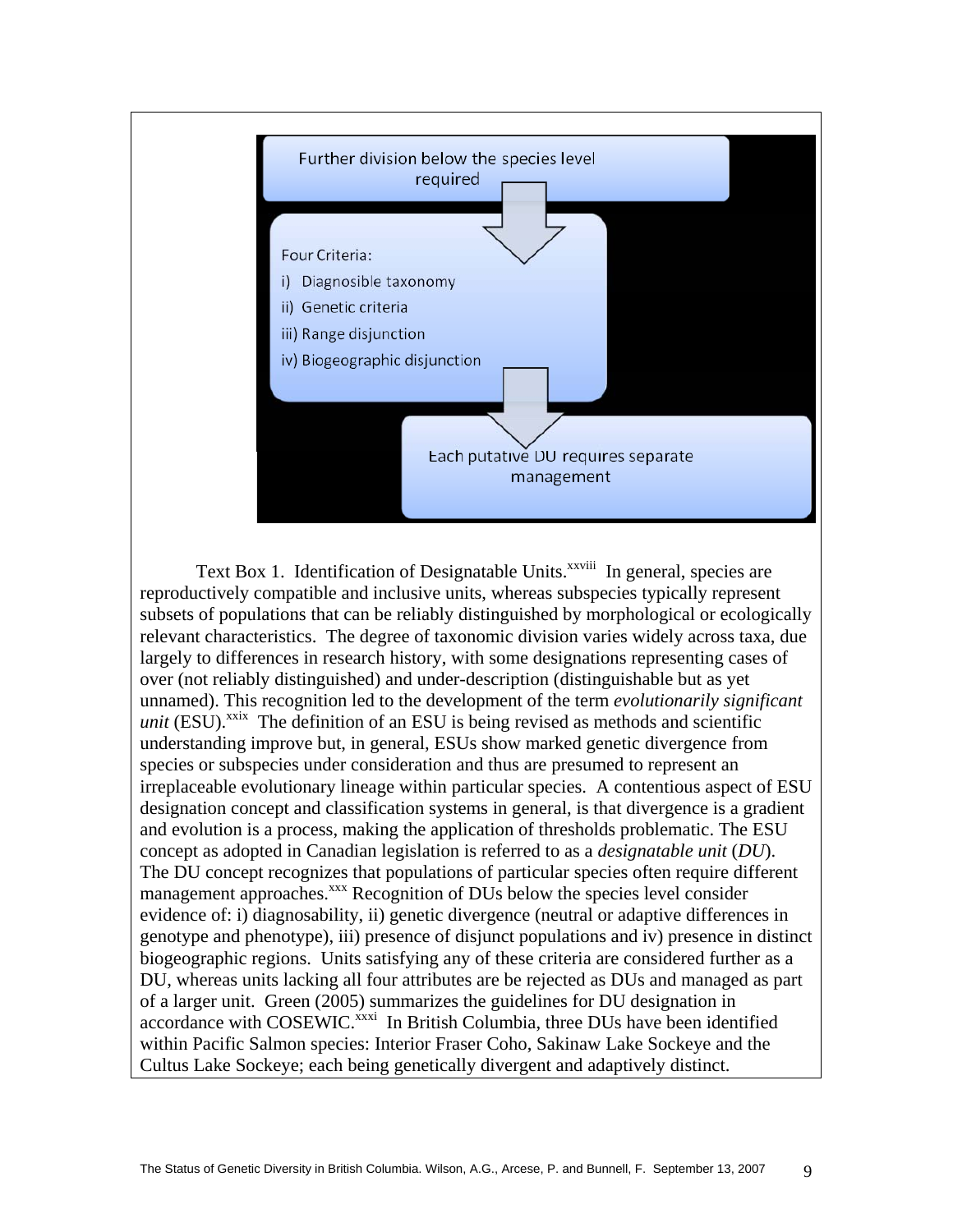# 3. Genetic Diversity in British Columbia

Because genetic changes occur more rapidly when populations are isolated in different environments, most studies of genetic variation in British Columbia have focused on areas of historic isolation and novel environments, including areas at the periphery of species ranges, on islands and in glacial refuges. With the caveat that most recognized taxonomic divisions in British Columbia were made decades ago, and thus may not reliably reflect underlying evolutionary differences, several areas of potential special interest are considered below.

# 3.1. Geographically Marginal Populations

There is growing evidence that geographically marginal or *peripheral* populations in British Columbia display different genetic make-ups than populations at the core of the species range. Peripheral populations of Sitka spruce (*Picea sichensis*), for example, are known repositories for rare alleles and locally adapted types.<sup>xxxii</sup> The large size and biophysical variability of B.C. also results in many other species existing as peripheral or marginal populations within the province, potentially representing evolutionarily significant lineages. For example, several bird species at the edge of their range in B.C. have their core within the United States or elsewhere in Canada, whereas some arctic species reach their southern extreme in B.C. It is increasingly being recognized that northern and southern range extremities, or leading and rear-edges, have different population structures that may necessitate different conservation strategies in order to maintain the potential for adaptation and enable long-term persistence.

Out of the taxa with available distributional data, more than 1,300 species have peripheral populations in B.C. Some examples of peripheral species in B.C. with geographically marginal populations do show marked genetic variation and are also of conservation concern. These include several species confined to the South Okanagan-Similkameen (*e.g.,* sage thrasher (*Oreoscoptes montanus)*, morman metalmark (*Apodemia mormo*); Behr's hairstreak (*Satyrium behrii Columbia*) and Gulf Islands (*e.g.*, sand-verbena moth (*Copablepharon fuscum*); propertius duskywing (*Erynnis propertius*); Edith's checkerspot (*Euphydryas editha taylori*). Peripheral species or marginal populations in northern B.C. include the eastern pine elfin, *Callophrys niphon*, a butterfly confined in B.C. to the northeast, and the phoebus Apollo (*Parnassius phoebus*) a butterfly that occurs in Siberia, Alaska and the western Yukon, entering B.C. in the NW corner. xxxiii

# 3.2. Island Populations

In many taxa, island populations are recognized as subspecies where phenotypic differences and geographic isolation suggest a history of isolation. An impressive example of the insular effect on genetically based traits is the 'Kermode Bear'. Kermodism is a trait wherein individuals carrying two copies of a recessive allele have a cream-coloured coat. Genetic analyses indicate that most coastal black bears, regardless of color, have descended from populations once restricted to glacial refuges that now mix with continental lineages. Analyses of skeletal morphology also support the identification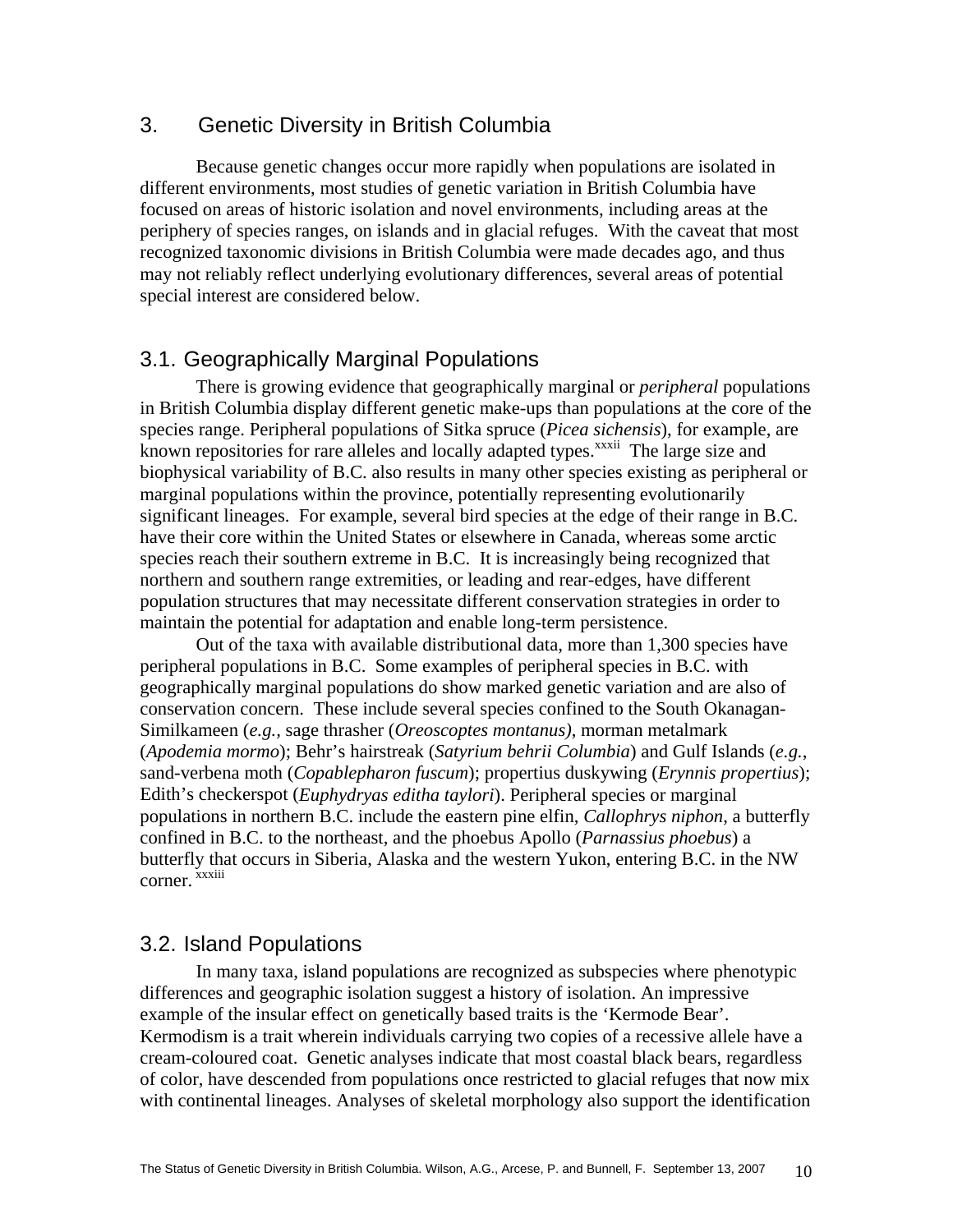of most central to north coastal populations as belonging to the Kermode sub-species (*Ursus americanus kermode*). However, the 'Kermode' color morph familiar to most non-biologists remains most common on islands. The high frequency of kermodism on coastal islands (perhaps 10% of individuals in some populations) is consistent with the idea that water barriers to dispersal, small population size and perhaps natural selection related to mate preference and the unique structure of island communities, have acted to increase the frequency of the Kermode allele via *random genetic drift*.<sup>xxxiv</sup>

Much evidence also suggests that the Hecate Strait has been a formidable barrier to dispersal, contributing to the distinctiveness of several bird and mammal species in the Queen Charlottes and adding to the historic importance of the region as a glacial refuge. The Queen Charlotte Islands and Vancouver Island are home to a wide array of subspecies. The Queen Charlottes were the historical home to Dawson's caribou, a small forest caribou subspecies – the last individual of which was shot in 1908. Other mammal subspecies include the largest subspecies of black bear found in North America, and a once relatively common subspecies of ermine now thought to be extinct or at very low numbers. A large number of bird subspecies also occur on these islands, including subspecies of northern goshawk, Stellar's jay, hairy woodpecker, pine grosbeak, and northern saw-whet owl.

Vancouver Island is also home to a number of endemic species or subspecies including the critically imperiled Vancouver Island marmot (*Marmota vancouverensis*), and the Vancouver Island wolverine (*Gulo gulo vancouverensis*) which has not been observed since 1982. Bird subspecies found here include the endemic white-tailed ptarmigan and the northern goshawk subspecies that also occur in the Queen Charlotte Islands. A number of butterfly subspecies are also known to inhabit Vancouver Island, as are several endemic plants. Although genetic comparisons of species in this region remain scare, recent studies of Keen's and white-footed mice (*Peromyscus keeni* and *P. maniculatus*, respectively), resident in coastal B.C. suggest that glacial history and small effective population sizes have lead to substantial genetic differentiation between populations, raising the possibility that additional taxa remain undescribed. In particular, many sedentary species of plants, vertebrates and invertebrates may exist on islands of the B.C. coast as evolutionarily divergent lines.

### 3.3. Glacial Refuges

The Queen Charlotte Islands and the Brooks Peninsula on Vancouver Island are two areas in B.C. identified as glacial refuges. The Queen Charlotte archipelago includes 250 islands and has been termed "the Galapagos of the North" due to the high levels of biodiversity and relict species occurring there, including endemic species (5 vascular plant species, 3 bryophytes, 4 insects, 2 liverworts (hepatics) and 5 mosses). These areas provide homes to an important component of the genetic biodiversity of B.C. and of the planet. However, the isolation and ecological novelty which gave rise to such diversity, also makes them vulnerable to disturbance, and both the Queen Charlotte Islands and Vancouver Island have been significantly impacted by invasive species. Black-tailed deer, introduced to the Queen Charlottes, have dramatically altered the ecology of entire rainforest ecosystems, with deleterious cascading impacts to many species. Forestry, mining and tourism all have the potential to disrupt island populations by reducing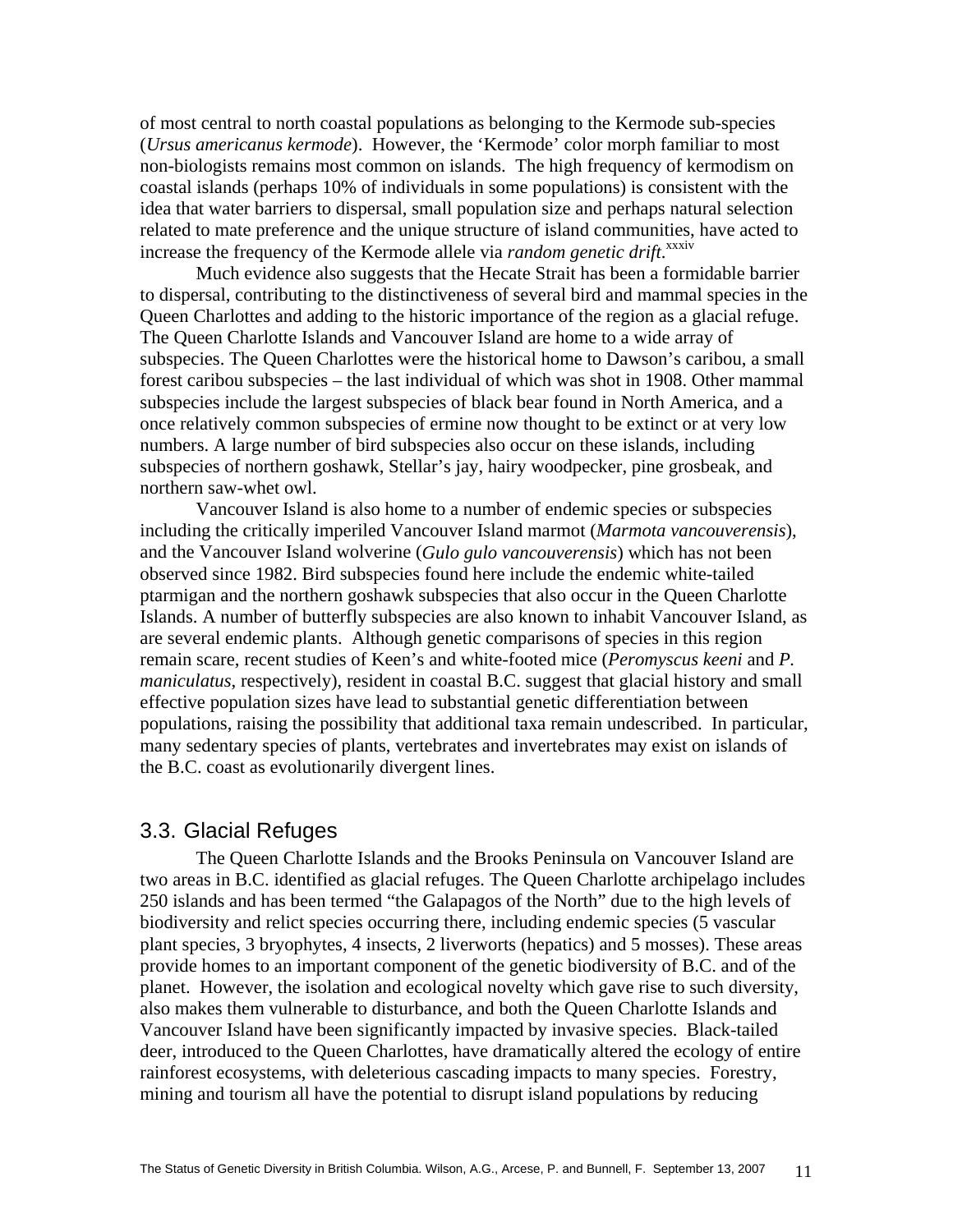historic barriers to dispersal between divergent populations or reducing and fragmenting significant habitats, and facilitating the introduction invasive species; all of these factors potentially increasing extinction risk related to demographic decline, dilution or loss of locally adapted traits.

Recent research also suggests that at least two freshwater fishes unique to B.C. and of concern to conservation, the Salish sucker (*Catostomus* sp. 4 ) and Nooksack dace (*Rhinichthys* sp. 4 ), derive from the Chehalis Refugium, centered in southern Puget Sound, during the most recent glacial maximum.<sup>xxxv</sup> The Salish sucker has no formal taxonomic status but is identified as an evolutionary significant unit, and both groups are of conservation concern. Various other pockets of isolation and subsequent recolonization have contributed to differentiation in species (*e.g*., longnose dace, *Rhinichthys cataractae*) not yet assigned formally to a taxonomic class, but that represent marked differences in life history or habitat use and, thus, are of management concern. Indeed, much diversity evident in B.C. freshwater fish below the species level is a product of range fragmentation and genetic divergence followed by recolonization from refugia.xxxvi

Glacial retreat, although often restoring connectivity between populations, also isolated others as the land rebounded from under the glaciers' immense weight. A rising land mass (*isostatic rebound*) also separated populations of anadramous species such as Pacific lamprey, (*Lampetra tridentata)* and longfin smelt, (*Spirinchus thaleichthys*) in fresh water, facilitating their rapid divergence. In some cases this process produced "biological species" endemic to British Columbia. A particularly well researched example involves the complex genetics of sticklebacks in B.C., wherein six lakes on three islands in the Strait of Georgia have in each lake given risen to two forms of the threespined stickleback. 'Benthics' are stout and wide-mouthed and forage at lake margins, while 'limnetics' are slender and slim-mouthed and forage in the open waters of the lake. Studies show the two forms carry different genes, and until recent human influences altered these communities, rarely hybridized. The genetic differences evident in these species are particularly interesting because they appear to have arisen very recently (since the last ice-age) from a common ancestor, but also in parallel in each separate lake. Because these differences represent adaptive genetic variation that affects individual fitness and population persistence, each form is recognized as an endemic species.<sup>xxxvii</sup> Similar patterns of divergence are also noted in groups such as lampreys, smelts and sculpins, providing a remarkable snapshot of 'evolution in action'. Another example unique to B.C. is the Pygmy whitefish, also considered to be a glacial relict. Pygmy whitefish occur across northern North America in scattered populations, usually in deep, nutrient-poor lakes. However, in two nutrient-rich lakes in B.C., a 'giant' form exists that occurs nowhere else in the whitefish's range.

# 3.4. Major Hybridization Zones

Hybrids often hold a tenuous place in conservation because once detected, the appropriateness of 'species' designation is often questioned. Although hybridization is a potentially serious problem for populations with unique evolutionary histories, many naturally occurring hybrid zones are known to be stable in ecological timeframes, perhaps contributing novel lineages and species in evolutionary time. For plants in particular, hybridization has been an important process in speciation.<sup>xxxviii, xxxix</sup> Hybrid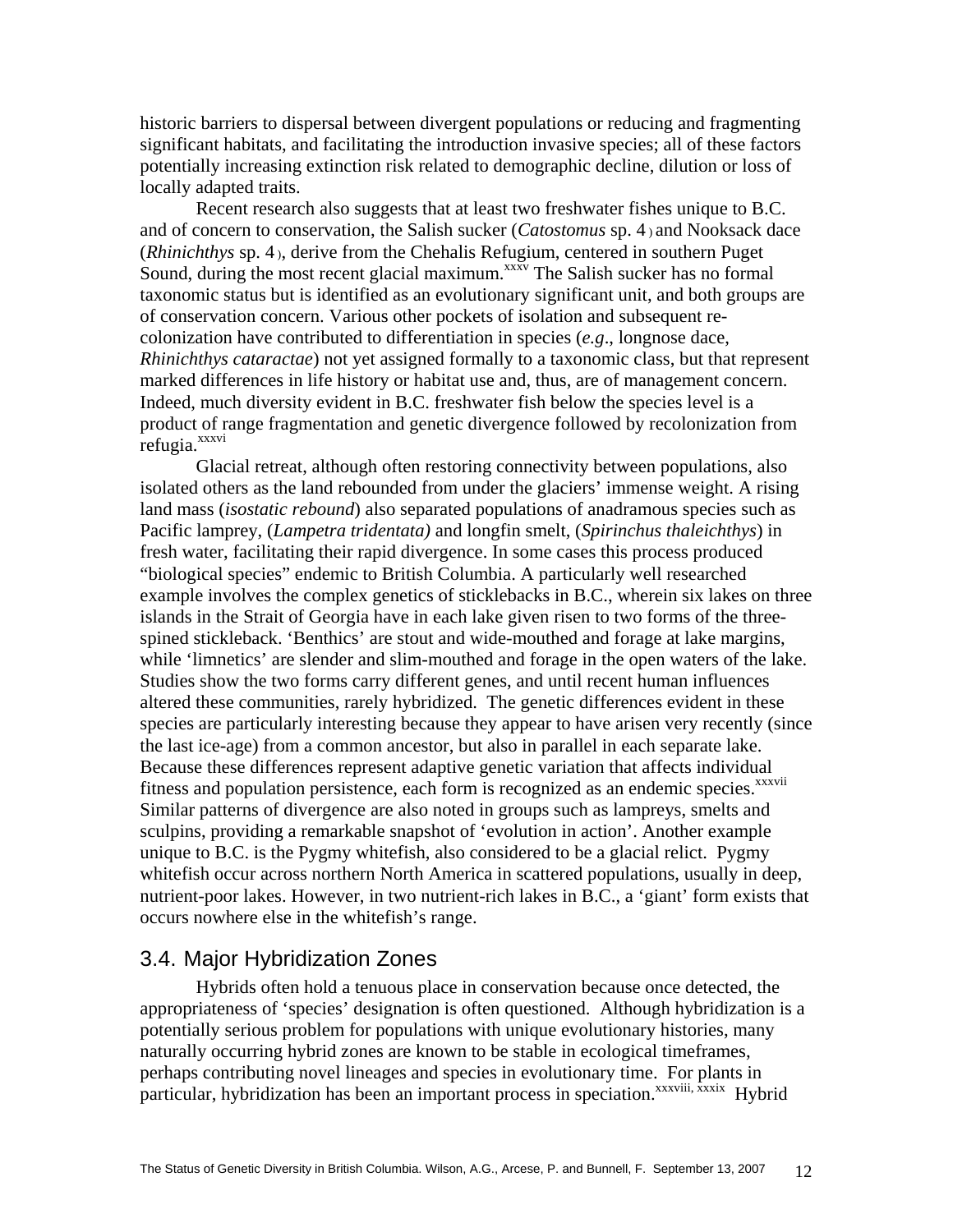zones are therefore fascinating laboratories for evolutionary study and, potentially, hot spots of genetic variation and local adaptation that have as yet not received extensive study in B.C.

Research suggests that 13 'suture' zones occur in North America, where overlap between divergent groups occurs and some species hybridize as a result of landscape change and the historic expansion and contraction of species ranges. A major suture zone in B.C. extends northwards from the southeast corner of the province into the central interior, representing the channeling effects of mountain ranges as species radiated across the landscape during global shifts in climate. $x<sup>1</sup>$  Recent research indicates that several *superspecies*, or complexes of closely related species occur in this region, many hybridizing rarely, others extensively. For example, the northern flicker (*Colaptes*) exists across North America, but in a band stretching from B.C. down into Texas 95% of the flickers found are hybrids between the red-shafted, yellow-shafted and gilded subspecies. The Okanagan and Kootenay valleys of B.C. are also the only place in North America where two species of tiger swallowtails (*Papilio* spp.) occur together, and only in this location are two of these species known to hybridize. Overall, although the genetic diversity of closely related species in B.C. has not been well studied, recent reviews suggest that the province has the highest density of hybrid zones, significant phylogeographic breaks, and zones of secondary contact in Canada.<sup>xli</sup> This places increased responsibility on British Columbia for the conservation of processes related to the evolution of biodiversity.

# 4. Status of Genetic Data for British Columbian Taxa

At least 60 B.C. taxa have been the subject of peer-reviewed genetic studies, focusing mainly on evolutionary history, population genetic structure, phylogeography (the geography of genetic lineages), and the fine-scale effects of forest practices on genetics and hybridization (Table 2. ). Eight of these studies recommend the management of evolutionarily significant taxonomic units below the species level (4 fish, 2 birds, 1 mammal, 1 invertebrate). It is apparent, however, that while some species of fish and birds have been the subject of multiple studies, genetic data are rare to nonexistent for amphibians, invertebrates, bryophytes and vascular plants other than trees. That fact that molecular markers for given species can often be readily applied to close relatives means that genetic surveys will continue to become more feasible in future. Priorities for genetic studies aimed at identifying the appropriate taxomonic units for management, cryptic species, or populations of particularly high or low genetic diversity should be guided by evaluations of species' life history traits, phenotypic variation, geographic distribution and demographic history likely to influence  $N_e$ , divergence and/or individual and population fitness. The status of major taxomonic groups is summarized briefly below.

### 4.1. Vertebrates

**Mammals:** At least 10 species of mammals have been the subject of peerreviewed genetic research in B.C., with some receiving repeat attention due to their key scientific relevance to the evolutionary processes of speciation and historic isolation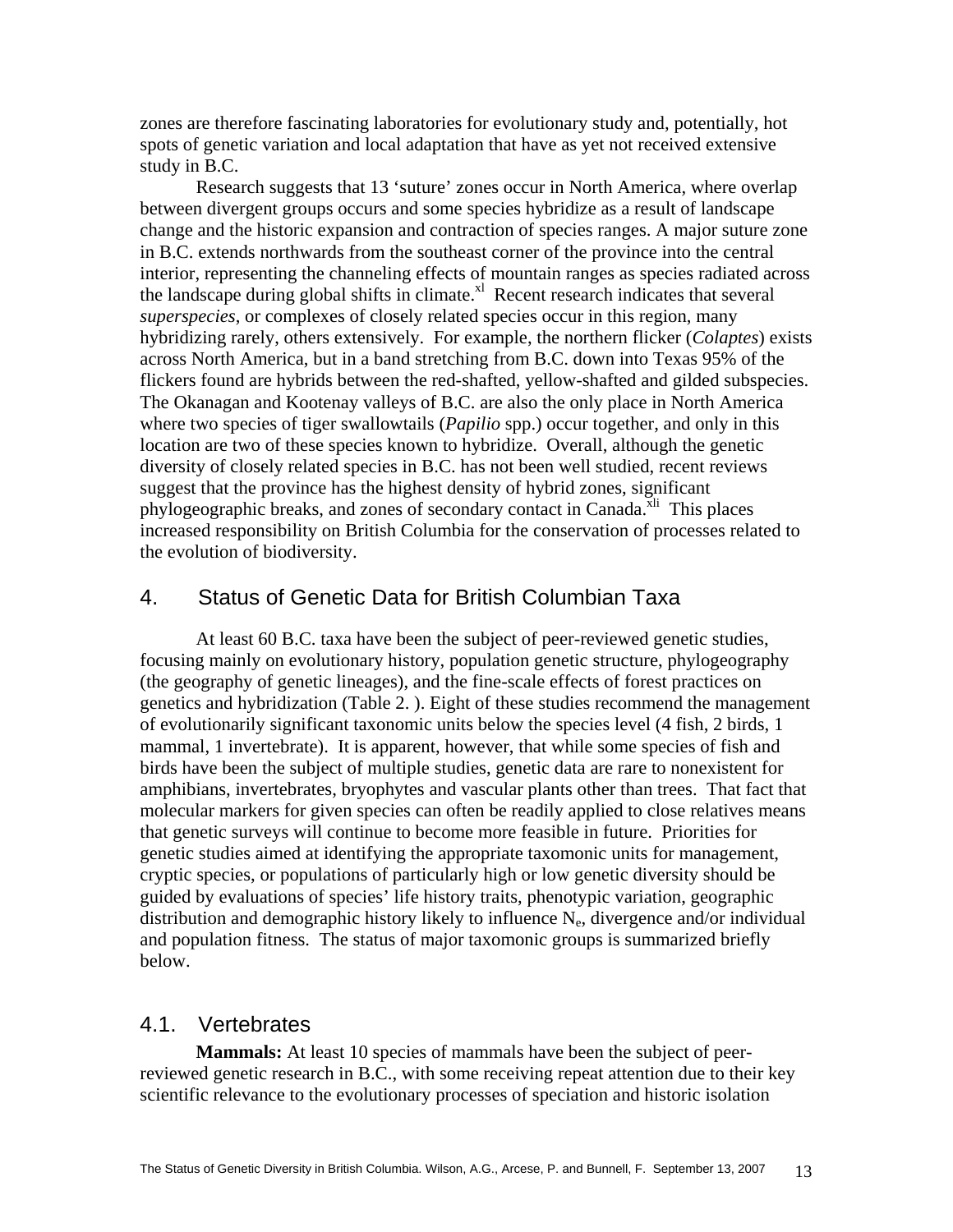(coastal populations of *Peromyscus maniculatus* and *P. keeni*). However, of these 10 taxa only the boreal caribou (*Rangifer tarandus*) is recognized by COSEWIC below the species level, and this group is not currently ranked as being of high global responsibility in B.C. In contrast, all 10 sub-specific taxa listed by COSEWIC and resident in B.C., including 6 for which BC has high responsibility (3 Mustelids: *M. erminea anguinae, M. e. haidarum, Gulo gulo vancouverensis*; 1 Sciurid: *Neotamias minimus selkirki*; 2 caribou *R. t. Dawsoni* [extinct] and one southern population; and 1 sub-species of mountain beaver: (*Aplodontia rufa rainieri*), are amendable to genetic study based on the availability of molecular markers for closely-related species (Table 3. ) and occurrence of museum specimens in cases where live specimens are not obtainable. Further genetic study of these groups is advisable if population augmentation, translocation or reintroduction programs are anticipated. Priorities for genetic studies aimed at identifying cryptic species should focus on taxonomic groups resident in historic refugia and geographically disjunct populations that also exhibit low dispersal ability, despite moderate to large  $N_e$ . Studies aimed at establishing baselines for monitoring genetic diversity are likely to have most relevance when focused on species that display wide historic distributions in B.C., but currently exist as isolated populations of much reduced size.

**Birds:** Thirteen species of birds occurring in B.C. have been the subject of peerreviewed genetic studies, resulting in two recommendations for special recognition at the species (Timberline sparrow, *Spizella taverneri*) or subspecies level (coastal blue grouse, *Dendragapus obscurus*). However, neither the coastal blue grouse or timberline sparrow are currently ranked by the B.C. CDC or COWSEWC. By comparison, of 24 taxa identified as being of concern by the B.C. CDC, 12 are listed by COSEWIC, and for 8 of these B.C. has high global responsibility. An established history of genetic research on birds and the availability of molecular markers means that for 7 of 24 the CDC-listed taxa, publicly available genetic data (GENBANK) exists, and for 13 of these 24 taxa, molecular markers are available. Currently, several studies of birds are underway in B.C. to understand how hybrid suture zones contribute to biodiversity via speciation and the hybridization in sister taxa, <sup>xlii</sup> and how historic refugia and population isolation affect microgeographic variation in phenotype, genetic diversity and population persistence.<sup>xliii</sup> However, no peer-reviewed genetic studies of the 8 listed taxa for which B.C. has high responsibility are yet available. Applying the appropriate molecular markers to tissue from museum specimens and/or wild birds could be used to test for significant differentiation or to establish genetic baselines for monitoring in these taxa. Careful assessment of the geographic distribution of taxa inhabiting disjunct populations in known refuges, particularly those that also appear to be in population decline, could also help identify high priority genetic research.

**Freshwater Fishes:** Freshwater fish populations exhibit high genetic differentiation and low diversity relative to many marine populations,  $\frac{x}{y}$  and often differ in phenotype and genotype across in major drainages in B.C. due to the effects of historic isolation, founder events, high breeding site fidelity and more recent isolation in lake and/or river systems. $x^{1v}$  A long history of commercial, recreational and scientific interest has also lead to this group to be among the best-studied with respect to taxonomic and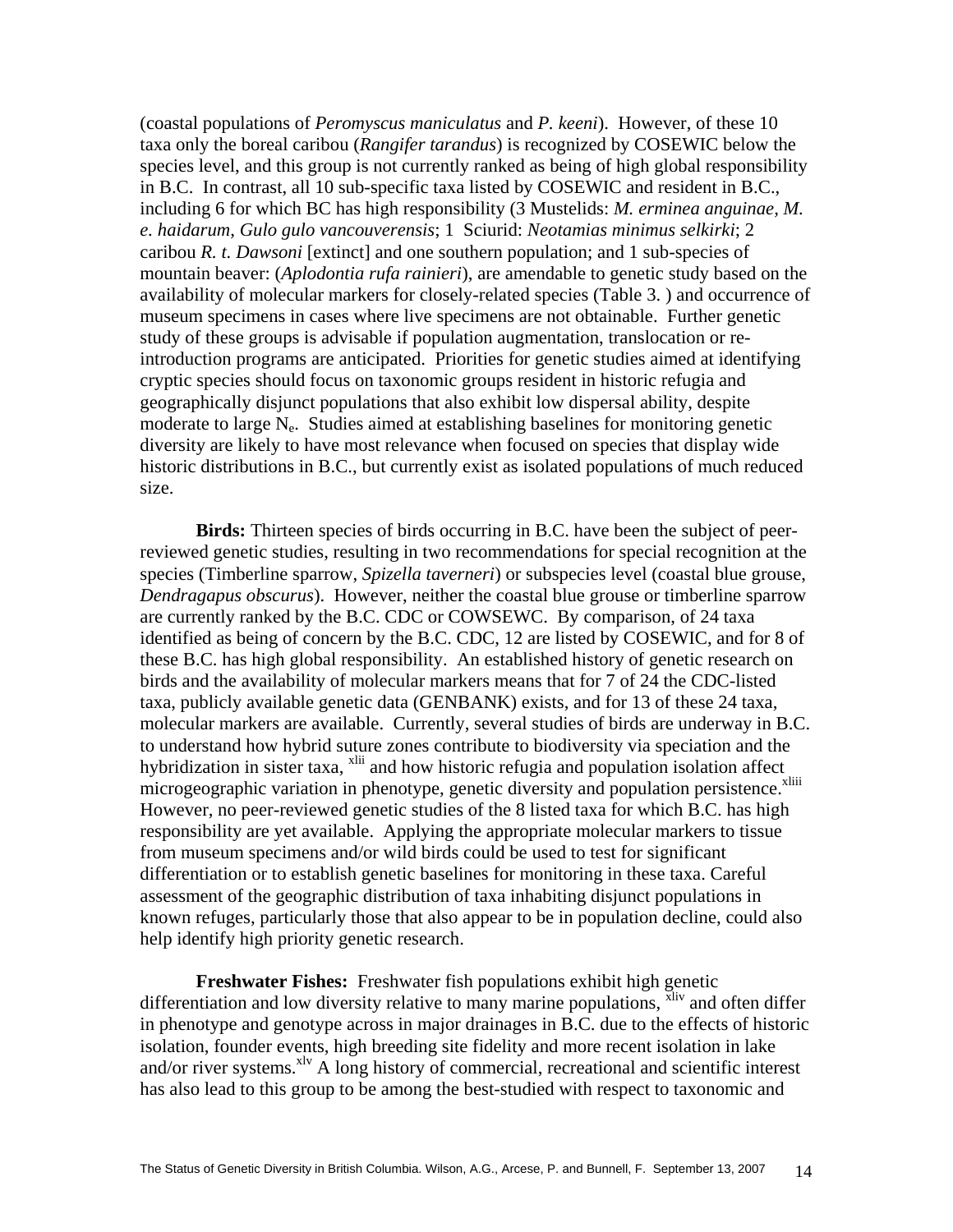genetic diversification. Of 29 taxa recognized below the species level and identified as being of concern by the B.C. CDC, 11 are also of concern globally, 23 are listed by COSEWIC, and 25 are considered to be of high global responsibility in B.C. So far, at least 13 freshwater or anadromous species have been the subject of peer-reviewed genetic study (Table 2. ), with all showing evidence of adaptive divergence, significant genetic differentiation between populations and/or being recommended for special management status. Priorities for genetic study in future are likely to be guided best by assessments based on the recent taxanomic reviews and, in the case of declining populations, the necessity to resolve uncertainty about genetic status arising in the event that translocation, augmentation or reintroductions are anticipated.

**Amphibians:** Of 5 B.C. species subject to genetic study in peer-reviewed literature, none was singled out for special management as a DU despite some evidence of divergence at the population level (Table 2. ). In addition, no group has yet been identified as being of special conservation concern below the species level in B.C. by the CDC or COSEWIC (Table 3. ). However, because meta-analysis showed that amphibian populations tend to be more differentiated than birds, <sup>xlvi</sup> and because some amphibians potentially share similar isolation histories to fishes, it is possible that this group incorporates higher levels of genetic differentiation in B.C. than is currently recognized. As noted above, priorities for genetic research will benefit from a careful consideration of geographic distribution and the potential for adaptive divergence based on life history.

| Table 2.<br>Summary of genetic information for B.C. native<br>vertebrate taxa identified by the B.C. Conservation Data Centre<br>and summarized in Table 3. |                                                                    |                                         |  |  |  |  |  |
|-------------------------------------------------------------------------------------------------------------------------------------------------------------|--------------------------------------------------------------------|-----------------------------------------|--|--|--|--|--|
| <b>SPECIES GROUP</b>                                                                                                                                        | <b>Species with</b><br>genetic data for<br><b>B.C. Populations</b> | <b>Established</b><br>molecular markers |  |  |  |  |  |
| <b>Birds</b>                                                                                                                                                |                                                                    | 13                                      |  |  |  |  |  |
| <b>Freshwater Fishes</b>                                                                                                                                    | 6                                                                  | 12                                      |  |  |  |  |  |
| Mammals                                                                                                                                                     |                                                                    | 10                                      |  |  |  |  |  |
| Non-marine molluscs                                                                                                                                         |                                                                    | 0                                       |  |  |  |  |  |
| Reptiles and turtles                                                                                                                                        |                                                                    |                                         |  |  |  |  |  |

**Reptiles and Turtles:** No species in this group has yet been the subject of peer reviewed genetic study in B.C. despite the fact that 4 are listed as being of conservation concern provincially and by COSEWIC (Table 2. ,Table 3. ). In contrast, many detailed studies of genetic differentiation in adaptive traits related to predation and coloration have focused on the garter snakes (*Thamnophis* spp.) including species common in B.C. and on coastal islands. Priorities for genetic studies of reptiles and turtles in B.C. will depend on assessments of population trend, proposals for reintroduction or translocation, and on the perceived need to understand better patterns of divergence in geographically isolated populations.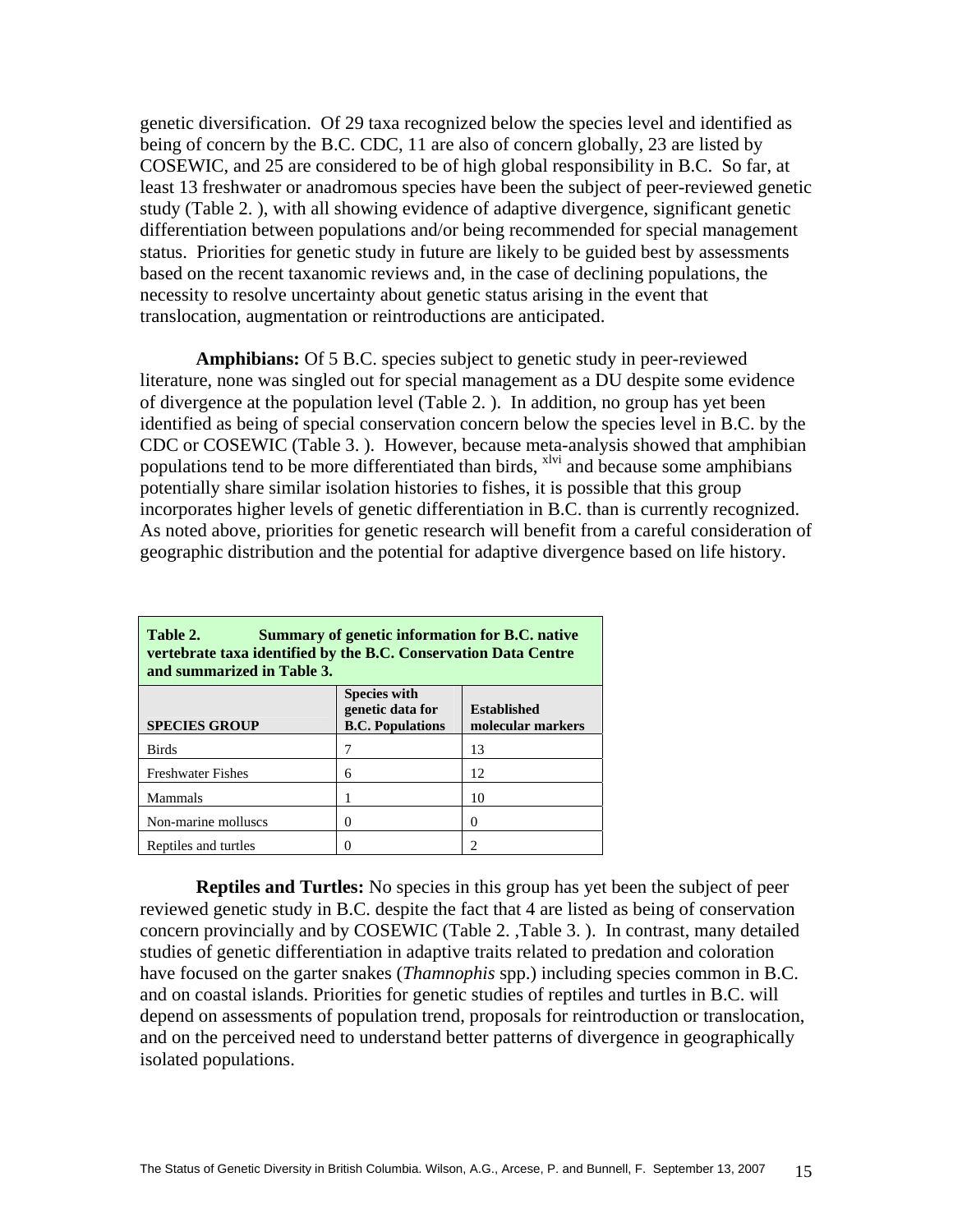# 4.2. Invertebrates

**Butterflies and Skippers:** Of 35 taxa identified below the species level in B.C., 3 are listed by COSEWIC, and 8 are considered to be of high global responsibility in B.C. (Table 3. ). Four species in this group have also been the subject of peer-reviewed genetic studies in B.C., with 3 of these displaying genetic and/or adaptive divergence at the population level, and 1 being recommended for special management (*Nebria charlotte, N. haida*; Table 2. ). Genetic studies of species in this group elsewhere in the world often report strong differentiation within species based on geographic distribution and food-plant specialization, suggesting that as yet undescribed genetic variants may also exist in B.C. Priorities for future genetic studies in this group will benefit from careful assessments of variation in life history and geographic distribution to identify candidate groups likely to represent high levels of genetic diversity below the species level.

**Dragonflies and Damselflies:** No B.C. taxa in this group have been recognized for special conservation concern below the species level by COSEWIC or the B.C. CDC, and no peer-reviewed genetic studies of B.C. have yet appeared in the literature. The potential value of genetic study in this group requires further expert input.

**Non-marine molluscs:** Two species have been recognized in B.C. by the CDC at levels below species. One of these is of provincial conservation concern, but no peerreviewed genetic studies are available for this group in B.C., despite its high profile in parts of the United States, where species diversity is also often high relative to B.C. The potential value of genetic study in this group requires further expert input.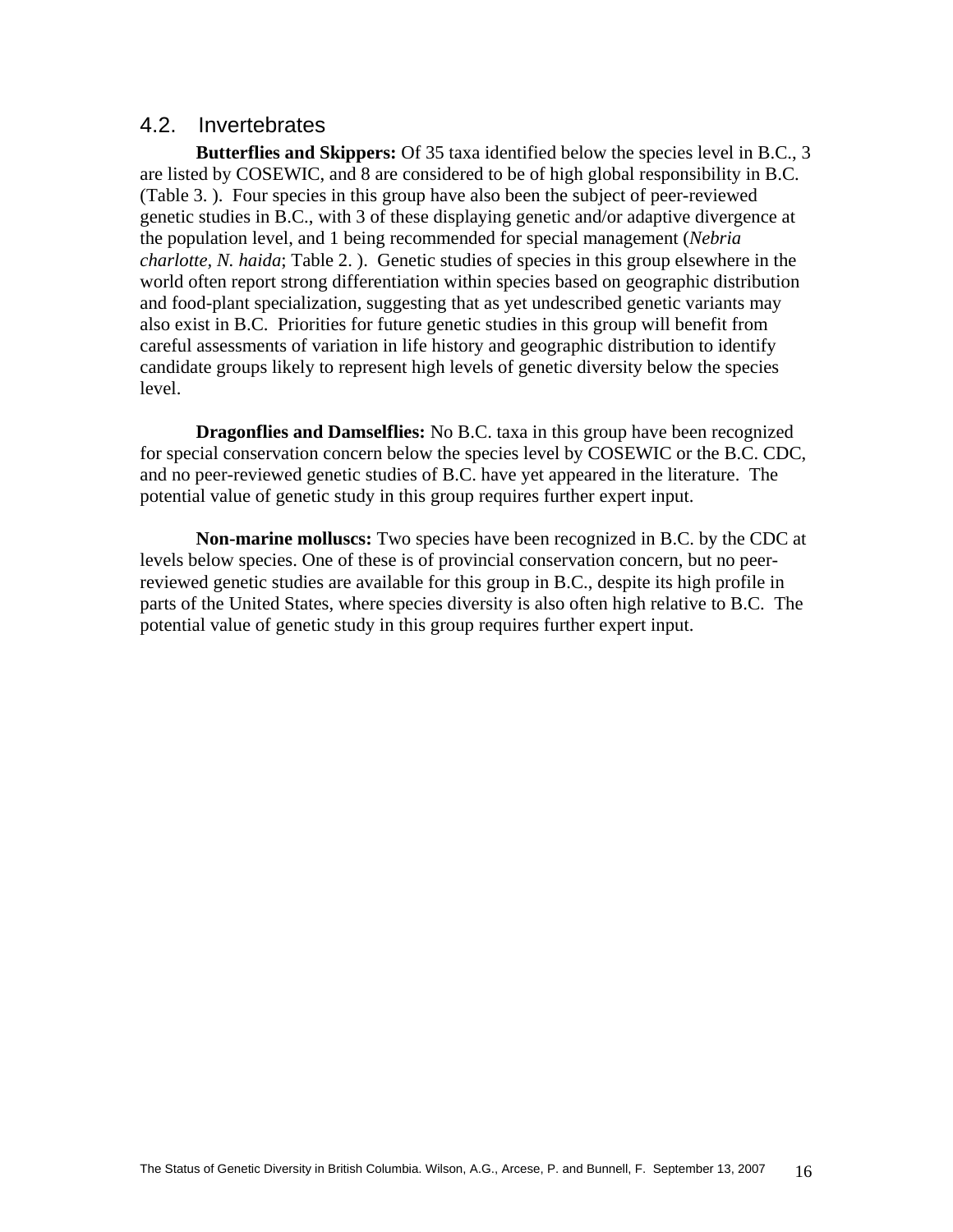| <b>SPECIES GROUP</b>          | Number of Taxa of Global<br><b>Conservation Concern</b><br>$(GX, GH, G1-G3)^1$ | Number of Taxa of<br>Provincial<br><b>Conservation Concern</b><br>$(SX, SH, S1-S3)^2$ | <b>Number of Taxa of</b><br><b>Important Global</b><br>Responsibility <sup>3</sup><br>(Responsibility Classes 1-3) | Number of<br><b>Taxa Listed</b><br>by<br>COSEWIC <sup>4</sup> |
|-------------------------------|--------------------------------------------------------------------------------|---------------------------------------------------------------------------------------|--------------------------------------------------------------------------------------------------------------------|---------------------------------------------------------------|
| <b>VERTEBRATES</b>            |                                                                                |                                                                                       |                                                                                                                    |                                                               |
| Amphibians                    | $\Omega$                                                                       | $\Omega$                                                                              | 0                                                                                                                  | $\Omega$                                                      |
| <b>Birds</b>                  | $\overline{0}$                                                                 | 24                                                                                    | 8                                                                                                                  | 12                                                            |
| <b>Freshwater Fishes</b>      | 11                                                                             | 29                                                                                    | 25                                                                                                                 | 23                                                            |
| Mammals (excluding cetaceans) | $\Omega$                                                                       | 20                                                                                    | 6                                                                                                                  | 10                                                            |
| Reptiles and Turtles          | $\theta$                                                                       | 4                                                                                     | $\mathbf{0}$                                                                                                       | 4                                                             |
| <b>INVERTEBRATES</b>          |                                                                                |                                                                                       |                                                                                                                    |                                                               |
| Butterflies and Skippers      |                                                                                | 32                                                                                    | 8                                                                                                                  | 3                                                             |
| Dragonflies and Damselflies   | $\overline{0}$                                                                 | $\mathbf{0}$                                                                          | $\boldsymbol{0}$                                                                                                   | $\Omega$                                                      |
| Non-marine Molluscs           | $\Omega$                                                                       |                                                                                       | 0                                                                                                                  | $\Omega$                                                      |
| <b>VASCULAR PLANTS</b>        |                                                                                |                                                                                       |                                                                                                                    |                                                               |
| Ferns and Fern Allies         |                                                                                | 8                                                                                     | $\boldsymbol{0}$                                                                                                   | $\overline{0}$                                                |
| Conifers                      | $\overline{0}$                                                                 | $\overline{0}$                                                                        | $\theta$                                                                                                           | $\Omega$                                                      |
| Monocots                      | $\Omega$                                                                       | 43                                                                                    | 3                                                                                                                  | $\Omega$                                                      |
| Dicots                        | $\overline{c}$                                                                 | 220                                                                                   | 16                                                                                                                 | 8                                                             |
| NON-VASCULAR PLANTS           |                                                                                |                                                                                       |                                                                                                                    |                                                               |
| <b>Mosses</b>                 | $\Omega$                                                                       | 76                                                                                    | not assessed                                                                                                       | $\overline{2}$                                                |
| <b>TOTAL</b>                  | 15                                                                             | 457                                                                                   | 66                                                                                                                 | 64                                                            |

# **Table 3. Summary of conservation status and global responsibility for B.C. native taxa below species level**

<sup>&</sup>lt;sup>1</sup> Global Conservation Concern=ranked by the B.C. Conservation Data Centre as extinct or extirpated (GX), known only from historical records (GH), critically imperiled (G1), imperiled (G2), or vulnerable (G3) within British Columbia.

<sup>&</sup>lt;sup>2</sup> Provincial Conservation Concern=ranked by the B.C. Conservation Data Centre as extinct or extirpated (SX), known only from historical records (SH), critically imperiled (S1), imperiled (S2), or vulnerable (S3) within British Columbia.

<sup>&</sup>lt;sup>3</sup> Global Responsibility=>50% of range, distribution or population is within B.C.

<sup>&</sup>lt;sup>4</sup> Taxa ranked by the Committee on the Status Of Endangered Wildlife in Canada as extinct (XX), extirpated (XT), endangered (E), Threatened (T), or Special Concern (SC). A number of the rankings reflect the COSEWIC ranking for the full species and not for the individual subspecies. See database for these.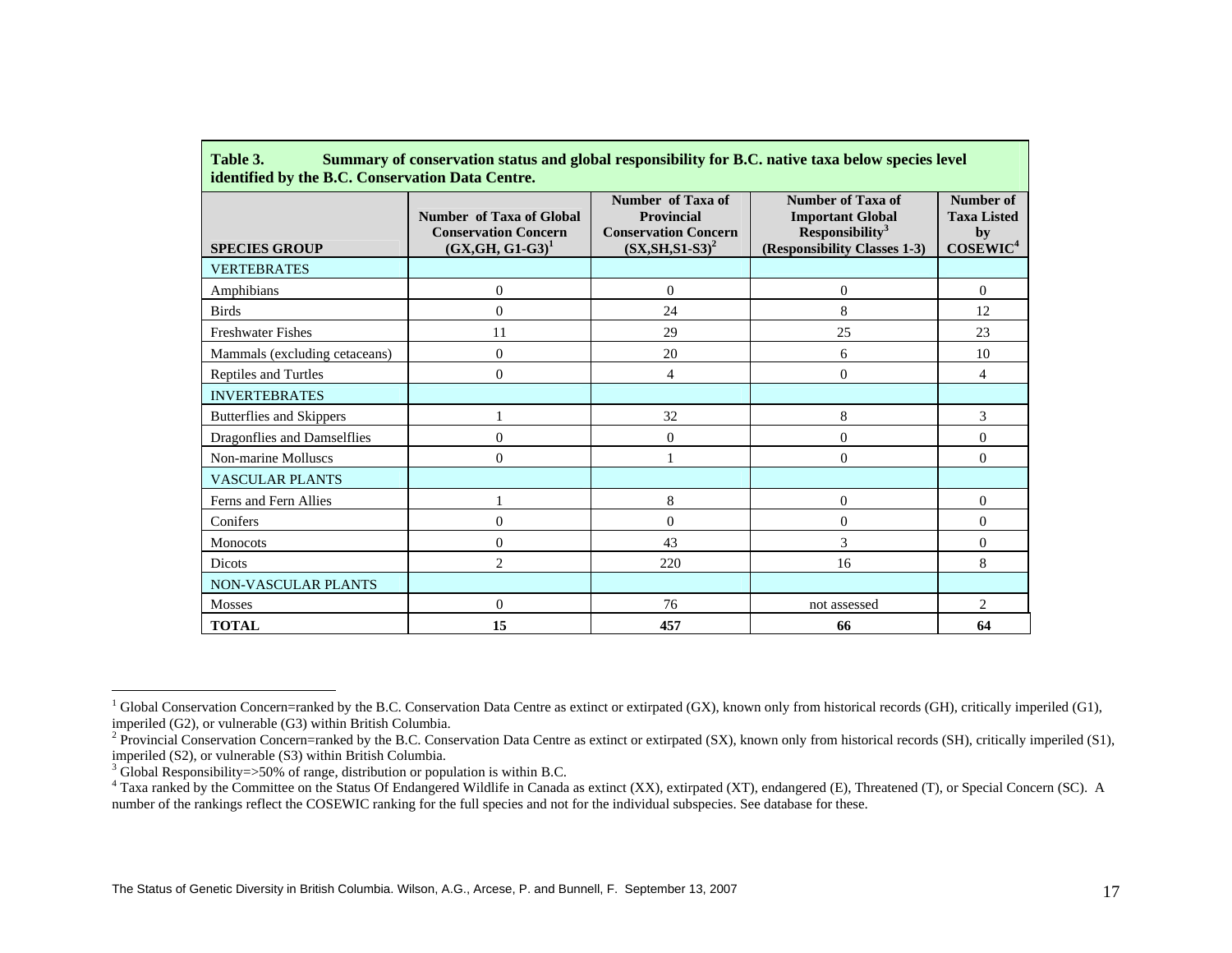# 4.3. Vascular Plants

**Ferns and Fern Allies, Conifers, Monocots, Dicots:** The extent of genetic structure in plant populations, especially among subspecies, has been shown via metaanalysis to often be linked to traits such as mating system, pollinators and seed dispersal mechanisms<sup>xlvii</sup>, but also to various proximate factors.<sup>xlviii</sup> To date, 9 coniferous and 2 deciduous tree species have been the subjects of detailed genetic study in B.C., aimed mainly at identifying relict populations, rare genotypes, hotspots of genetic diversity, and population structure related to geographic distribution and historic isolation. Overall, 22 peer-reviewed studies have considered the population genetics of 1 fern, 2 monocots, 10 dicots, and 9 conifers (Table 2. ). Although just one of these studies reports evidence of adaptive divergence of populations, and none include recommendations for the special management of DUs, 11 do report significant genetic divergence among at least some of the populations sampled. By contrast, as long history of 'common garden' studies has demonstrated pronounced adaptive divergence among conifer populations in B.C., and more recently among iconic plants of Garry Oak meadows (e.g., *Plectritis congesta*, Sedum spathulifolium <sup>xlix</sup>and Collinsia spp.<sup>1</sup>). What is not yet understood, however, is the degree to which phenotypic differences between populations result as a consequence of proximate factors affecting micro-evolution, present-day gene flow and natural selection versus those related to historic isolation. Resolving this question is essential to facilitating propagation programs in support of species and ecosystem restoration. For example, the high value of conifers to the B.C. economy has fueled extensive genetic and common garden (also referred to as 'provenance trials') research aimed at identifying appropriate limits to seed and seedling transfer for the purposed of reforestation. This work serves as a potential model for future work on the genetics of vascular plants of concern to conservation.

To date, of 16 ferns and allies identified below the level of species in B.C., 8 have been identified as being of concern to conservation, but for none of these is B.C. identified as having high global responsibility (Table 3. ). Of 5 conifers so identified, none are identified as being of concern to conservation. In contrast, 43 of 170 monocots (3 of which B.C. has high responsibility for) and 220 of 589 dicots have been identified as being of concern in B.C. Although COSEWIC lists no monocots and just 8 dicots as being of concern to conservation, B.C. has high global responsibility for 16 dicots and 3 monocots listed as being of provincial concern. It is highly likely that further genetic studies of listed vascular plants could help identify populations of high conservation value. However, because of the large number of candidates, expert assessments based on life history, geographic distribution and existing evidence of phenotypic and adaptive divergence are necessary to insure funds are invested effectively.

# 4.4. Non-Vascular Plants

**Mosses**: Of 130 mosses identified below the species level, 76 are listed as being of provincial conservation concern, and 2 of these are also listed by COSEWIC. B.C.'s global responsibility has not yet been assessed and peer-reviewed genetic studies of these taxa in B.C. have yet to appear. As for other poorly described groups with respect to the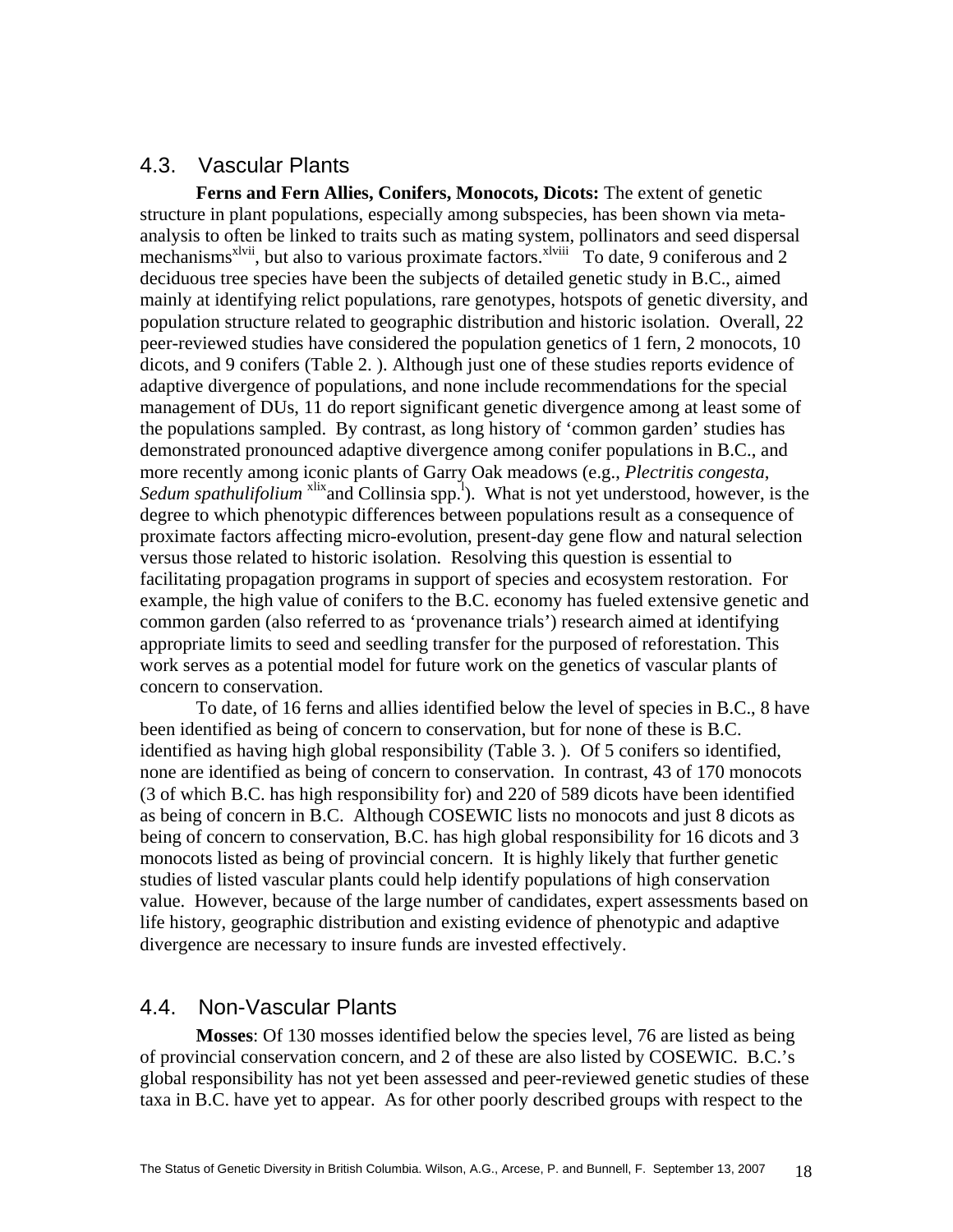potential for adaptive divergence below the species level, expert assessment is required to consider the potential value of genetic research in this group.

# 5. Conclusions

Genetic information has great potential to inform conservation management beyond just documenting genetic diversity and divergence. In particular, identifying uniquely adapted genetic taxa is likely to enhance efforts to conserve species by emphasizing the maintenance of locally adapted types and thus the persistence of local populations. Efforts to identify hotspots of genetic distinctiveness li and divergent populations identified by phenotype provide potential models for the development genetic monitoring in B.C., but many cases also indicate that some DUs are cryptic and require genetic markers for identification.<sup>lii</sup> In this case, careful assessment of geographic distribution in relation to glacial refugia, hybrid zones and highly disjunct populations with moderate to large  $N_e$  should offer useful guidance to managers wishing to prioritize investments in genetic research. Genetic analyses can also provide information on the significance of historic and recent fluctuations in population size to population viability, migration routes, dispersal barriers, and even sex ratio skews potentially of interest to conservation.<sup>liii</sup> For example, uncertainty about the potential value of dispersal corridors might be resolved by genetic analyses to identify whether or not a species' historic dispersal patterns have been interrupted by habitat fragmentation, and whether reestablished corridors are actually used.<sup>liv</sup> Overall, genetic analysis is likely to benefit conservation most when the study designs, taxa and objectives are carefully evaluated in relation to management concerns.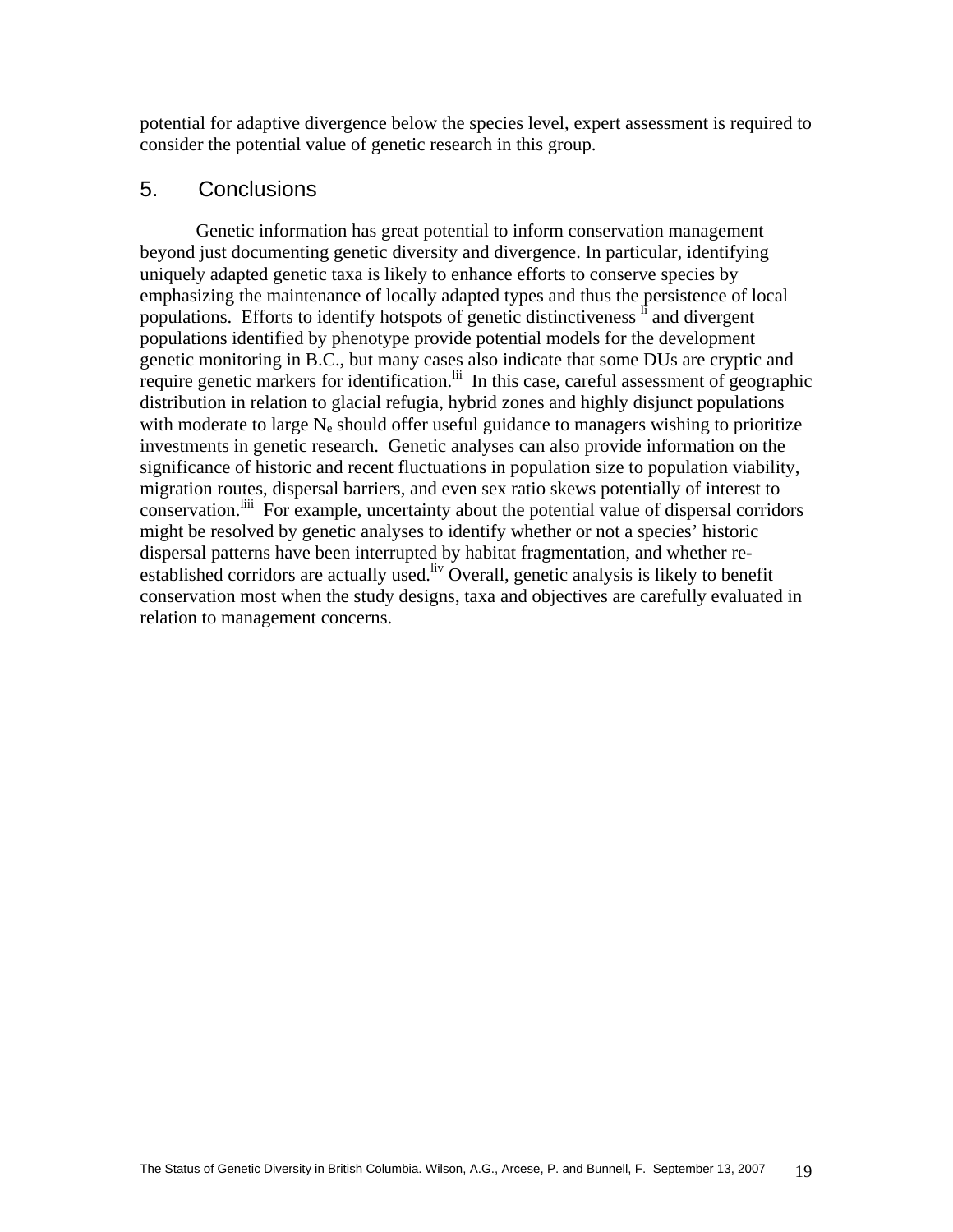# References for Table 1.

Literature Incorporated in summary of BC knowledge

- 1. Allen, GA; Antos, JA; Worley, AC; Suttill, TA; Hebda, RJ. 1996. Morphological and genetic variation in disjunct populations of the avalanche lily *Erythronium montanum*. Canadian Journal of Botany 74 (3), 403-412.
- 2. Altman AD, Taylor EB .2003. A molecular assessment of homing in the tidepool sculpin. Journal of Fish Biology 62 (3), 623-640
- 3. Barrowclough, G.F, Groth, J.G, Mertz, LA, Gutiérrez, R.J (2004) Phylogeographic structure, gene flow and species status in blue grouse (*Dendragapus obscurus*) Molecular Ecology 13 (7), 1911–1922.
- 4. Beacham, TD; Hay, DE; Le, KD. 2005. Population structure and stock identification of eulachon (*Thaleichthys pacificus*), an anadromous smelt, in the Pacific northwest. Marine Biotechnology 7 (4), 363-372.
- 5. Beland, JD; Krakowski, J; Ritland, CE; Ritland, K; El-Kassaby, YA. 2005. Genetic structure and mating system of northern *Arbutus menziesii* (Ericaceae) populations. Canadian Journal of Botany 83 (12), 1581-1589.
- 6. Bennuah, SY; Wang, TL; Aitken, SN. 2004. Genetic analysis of the *Picea sitchensis x glauca* introgression zone in British Columbia. Forest Ecology and Management 197 (1-3), 65-77.
- 7. Boulet, M. and Gibbs, H.L. 2006. Lineage origin and expansion of a Neotropical migrant songbird after recent glaciation events. Molecular Ecology 15 (9), 2505–2525.
- 8. Britten Hb, Brussard PF .1992. Genetic-Divergence and The Pleistocene History of The Alpine Butterflies Boloria-Improba (Nymphalidae) and The Endangered Boloria-Acrocnema (Nymphalidae) In Western North-America. Canadian Journal of Zoology 70 (3), 539-548 MAR 1992
- 9. Brown, J. R, Beckenbach, A. T, Smith, M. J, 1992, Influence of Pleistocene glaciations and human intervention upon mitochondrial DNA diversity in White Sturgeon (*Acipenser transmontanus*) populations. Canad. J. Fish. Aquatic Sci. 49, 358-367.
- 10. Brown, JW, Van Coeverden De Groot, PJ, Birt, T.P, Seutin, G, Boag, P. T. Friesen, V. L. (2007) Appraisal of the consequences of the DDT-induced bottleneck on the level and geographic distribution of neutral genetic variation in Canadian peregrine falcons, Falco peregrines. Molecular Ecology 16 (2), 327–343.
- 11. Burg TM, Gaston AJ, Winker K, Friesen VL 2005. Rapid divergence and postglacial colonization in western North American Steller's jays (*Cyanocitta stelleri*). Molecular Ecology 14 (12), 3745-3755
- 12. Burg, T. M, Gaston, A. J, Winker, K, Friesen, V.L. 2006. Effects of Pleistocene glaciations on population structure of North American chestnut-backed chickadees. Molecular Ecology 15 (9), 2409–2419.
- 13. Byron V. Weckworth, Sandra Talbot, George K. Sage, David K. Person, Joseph Cook (2005) A Signal for Independent Coastal and Continental histories among North American wolves Molecular Ecology 14 (4), 917–931.
- 14. Carstens, BC; Brunsfeld, SJ; Demboski, JR; Good, JM; Sullivan, J. 2005. Investigating the evolutionary history of the Pacific Northwest mesic forest ecosystem, Hypothesis testing within a comparative phylogeographic framework Evolution, 59 (8), 1639-1652
- 15. Cegelski CC, Waits LP, anderson NJ, Flagstad O, Strobeck C, Kyle CJ .2006. Genetic diversity and population structure of wolverine (*Gulo gulo*) populations at the southern edge of their current distribution in North America with implications for genetic viability. Conservation Genetics 7 (2), 197-211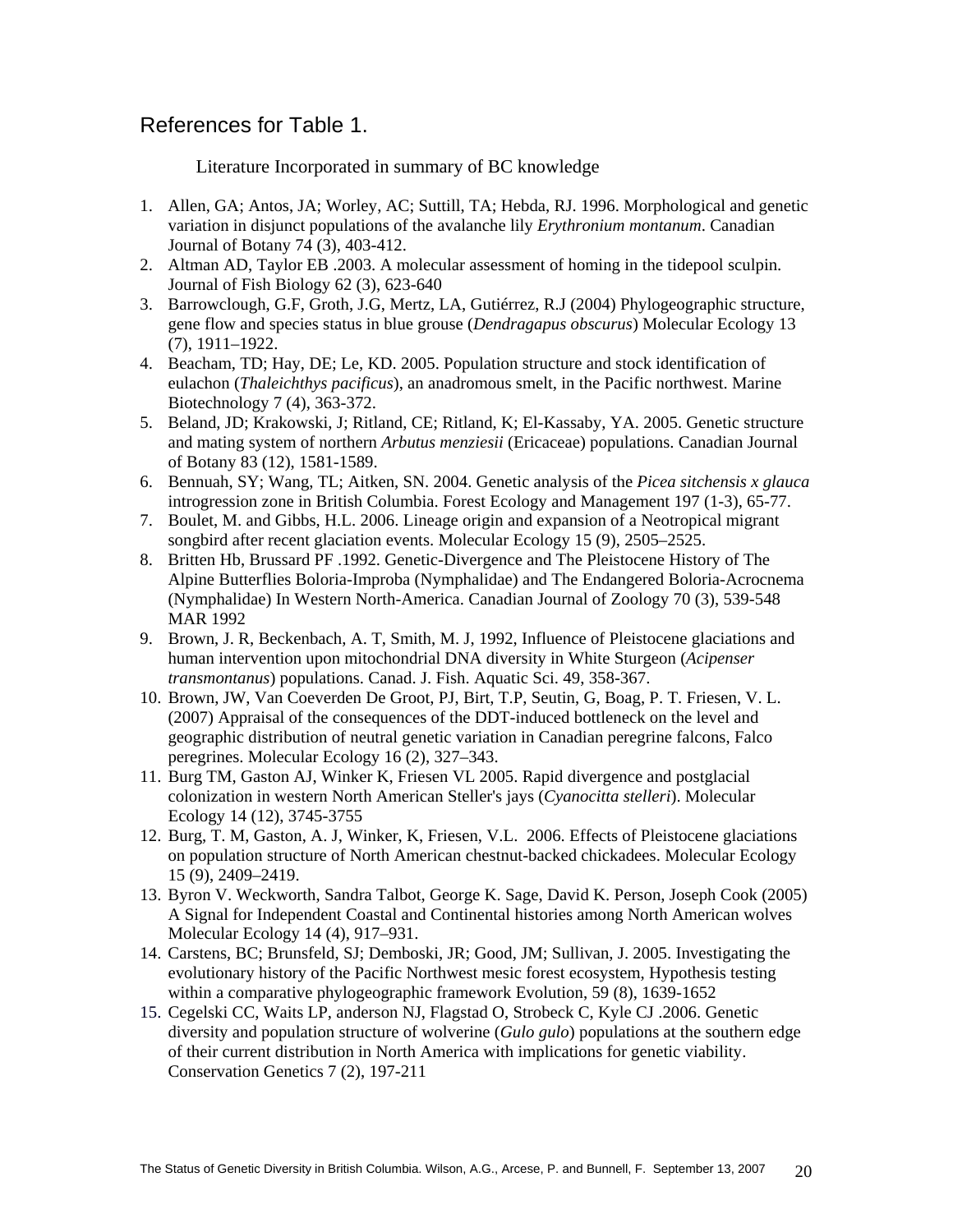- 16. Chirhart SE, Arianpour R, Honeycutt RL, Greenbaum IF .2001. Mitochondrial DNA sequence variation and the specific identification of deer mice (Peromyscus) from Triangle Island, British Columbia, Canada. Canadian Journal of Zoology 79 (12), 2257-2260
- 17. Clarke TE, Levin DB, Kavanaugh DH, Reimchen TE. 2001. Rapid evolution in the Nebria gregaria group (Coleoptera , Carabidae) and the paleogeography of the Queen Charlotte Islands. Evolution 55 (7), 1408-1418
- 18. Curtis JMR, Taylor EB .2004. The genetic structure of coastal giant salamanders (*Dicamptodon tenebrosus*) in a managed forest. Biological Conservation 115 (1), 45-54
- 19. Croteau, EK, Lougheed SC, Krannitz PG, Mahony NA, Walker BL, Boag PT. 2007. Genetic population structure of the sagebrush Brewer's sparrow,*Spizella breweri breweri*, in a fragmented landscape at the northern range periphery. Conservation genetics (on-line early)
- 20. Docker, MF; Heath, DD. 2003. Genetic comparison between sympatric anadromous steelhead and freshwater resident rainbow trout in British Columbia, Canada. Conservation Genetics 4 (2), 227-231.
- 21. Drew, RE; Hallett, JG; Aubry, KB; Cullings, KW; Koepf, SM; Zielinski, WJ. 2003. Conservation genetics of the fisher (*Martes pennanti*) based on mitochondrial DNA sequencing. Molecular Ecology 12 (1), 51-62.
- 22. Edmands, S; Potts, DC. 1997. Population genetic structure in brooding sea anemones (Epiactis spp) with contrasting reproductive modes. Marine Biology 127 (3), 485-498.
- 23. El Kassaby, YA; Ritland, K. 1996. Genetic variation in low elevation Douglas-fir of British Columbia and its relevance to gene conservation. Biodiversity and Conservation 5 (6), 779- 794.
- 24. Elkassaby, YA; Yanchuk, AD. 1994. Genetic Diversity, Differentiation, and Inbreeding In Pacific Yew From British-Columbia. Journal of Heredity 85 (2), 112-117.
- 25. Forister, ML; Fordyce, JA; Shapiro, AM. 2004. Geological barriers and restricted gene flow in the holarctic skipper *Hesperia comma* (Hesperiidae). Molecular Ecology 13 (11), 3489- 3499.
- 26. Friesen, VL; Birt, TP; Piatt, JF; Golightly, RT; Newman, SH; Hebert, PN; Congdon, BC; Gissing, G. 2005. Population genetic structure and conservation of marbled murrelets (*Brachyramphus marmoratus*). Conservation Genetics 6 (4), 607-614.
- 27. Godt, MJW; Caplow, F; Hamrick, JL. 2005. Allozyme diversity in the federally threatened golden paintbrush, *Castilleja levisecta* (Scrophulariaceae). Conservation Genetics 6 (1), 87- 99.
- 28. Green DM, Sharbel TF, Kearsley J, Kaiser H. 1996. Postglacial range fluctuation, genetic subdivision and speciation in the western North American spotted frog complex, Rana pretiosa. Evolution 50 (1), 374-390
- 29. Guthrie, CM; Wilmot, RL. 2004. Genetic structure of wild chinook salmon populations of Southeast Alaska and northern British Columbia. Environmental Biology of Fishes 69 (1-4), 81-93.
- 30. Haig, SM, Mullins, TD, Forsman, ED, Trail PW, Wennerberg, L .2004. Genetic identification of Spotted owls, Barred owls, and their hybrids, legal implications of hybrid identity Conservation Biology 18 (5), 1347–1357.
- 31. Harrison PG, Durance C .1992. variation in clonal structure in an eelgrass (*Zostera marina*) meadow on the pacific coast of Canada. Canadian Journal of Botany 70 (3), 653-657
- 32. Heath, DD; Busch, C; Kelly, J; Atagi, DY. 2002. Temporal change in genetic structure and effective population size in steelhead trout (*Oncorhynchus mykiss*). Molecular Ecology 11 (2), 197-214.
- 33. Heath, DD; Pollard, S; Herbinger, C. 2001. Genetic structure and relationships among steelhead trout (*Oncorhynchus mykiss*) populations in British Columbia. Heredity 86, 618- 627.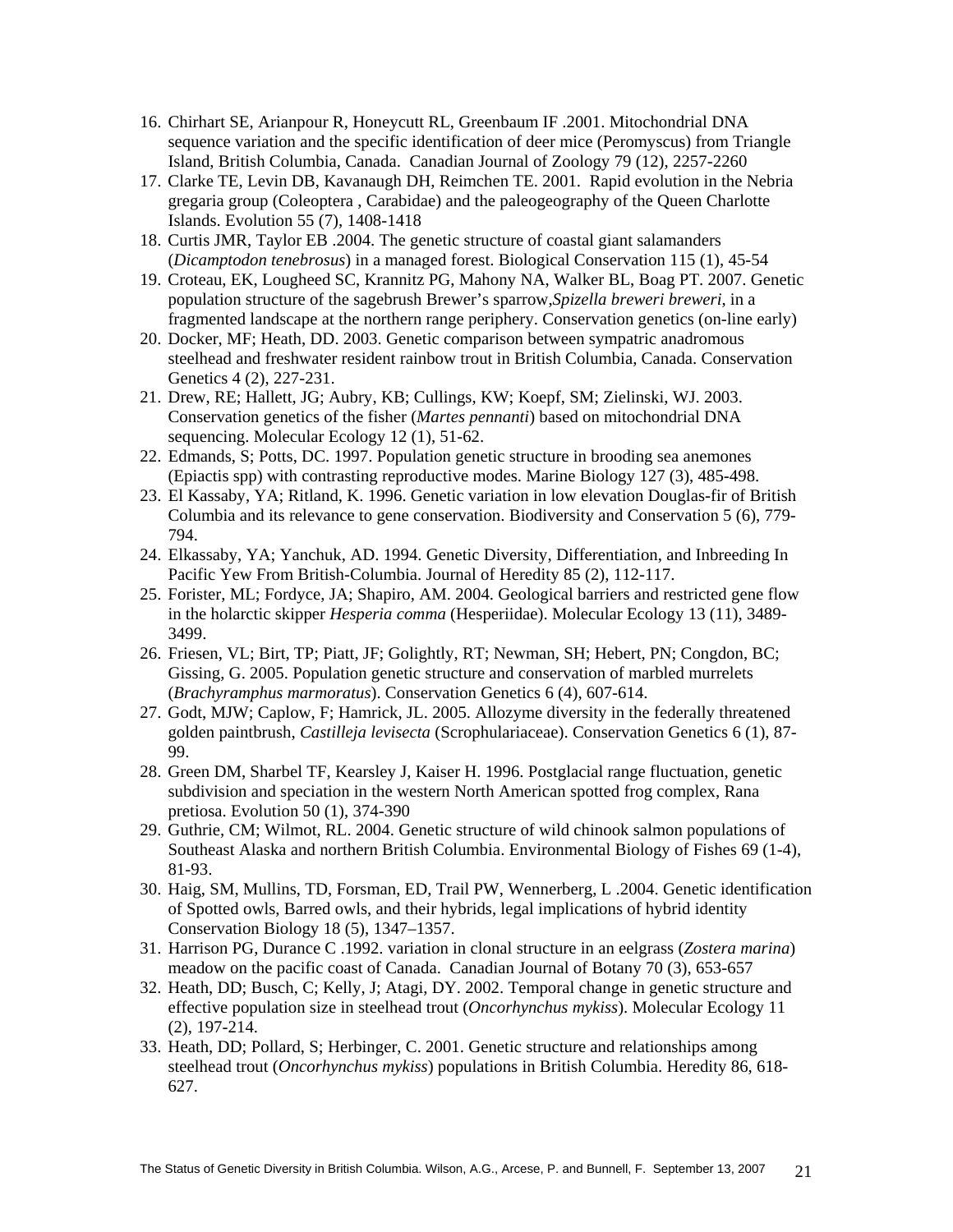- 34. Hendry, MA; Wenburg, JK; Myes, KW; Hendry, AP. 2002. Genetic and phenotypic variation through the migratory season provides evidence for multiple populations of wild steelhead in the Dean River, British Columbia. Transactions of The American Fisheries Society 131 (3), 418-434.
- 35. Hickerson, MJ & Ross, JRP. 2001. Post-glacial population history and genetic structure of the northern clingfish (*Gobbiesox maeandricus*), revealed from mtDNA analysis. Marine Biology 138**,** 407–419.
- 36. Hoelzel AR, Dahlheim M, Stern SJ .1998. Low genetic variation among killer whales (*Orcinus orca*) in the eastern North Pacific and genetic differentiation between foraging specialists Journal of Heredity 89 (2), 121-128
- 37. Hoelzel AR, Natoli A, Dahlheim ME, Olavarria C, Baird RW, Black NA.2002. Low worldwide genetic diversity in the killer whale (*Orcinus orca*), implications for demographic history. Proceedings of the Royal Society of London Series B-Biological Sciences 269 (1499), 1467-1473
- 38. Jaquish, B; El-Kassaby, YA. 1998. Genetic variation of western larch in British Columbia and its conservation. Journal of Heredity 89 (3), 248-253.
- 39. Keeley ER , Parkinson EA,Taylor EB .2007. The origins of ecotypic variation of rainbow trout, a test of environmental vs. genetically based differences in morphology Journal of Evolutionary Biology 20 (2), 725-736 MAR 2007
- 40. Klicka, J, Zink; RM, Barlow, JC, McGillivray, B, Doyle, TJ. 1999. Evidence Supporting the recent origin and species status of the Timberline sparrow. The Condor, Vol. 101, No. 3. pp. 577-588.
- 41. Krakowski, J; Aitken, SN; El-Kassaby, YA. 2003. Inbreeding and conservation genetics in whitebark pine. Conservation Genetics 4 (5), 581-593.
- 42. Kyle, CJ; Weir, RD; Newhouse, NJ; Davis, H; Strobeck, C. 2004. Genetic structure of sensitive and endangered northwestern badger populations (*Taxidea taxus taxus* and *T-t. jeffersonii*). Journal of Mammalogy 85 (4), 633-639.
- 43. Leung, MCY; Cheng, KM. 1994. Genetic-Variability of The Cascade Mantled Ground-Squirrel (Spermophilus-Saturatus) In British-Columbia. Canadian Journal of Zoology 72 (2), 371-374.
- 44. Loehr, J. K. Worley, A. Grapputo, J. Carey, A. Veitch, D. W. Coltman (2006) Evidence for cryptic glacial refugia from North American mountain sheep mitochondrial DNA . Journal of Evolutionary Biology 19 (2), 419–430.
- 45. Lovette,IJ, Clegg,SM, Smith,TB. 2004. Limited Utility of mtDNA Markers for Determining Connectivity among Breeding and Overwintering Locations in Three Neotropical Migrant Birds. Conservation Biology 18 (1), 156–166.
- 46. Marshall, HD; Ritland, K. 2002. Genetic diversity and differentiation of Kermode bear populations. Molecular Ecology 11 (4), 685-697.
- 47. McCusker MR, Parkinson E, Taylor EB .2000. Mitochondrial DNA variation in rainbow trout (*Oncorhynchus mykiss*) across its native range, testing biogeographical hypotheses and their relevance to conservation. Molecular Ecology 9 (12), 2089-2108
- 48. McLean, JE & Taylor, EB. 2001. Resolution of population structure in a species with high gene flow, microsatellite variation in the eulachon (Osmeridae, *Thaleichthys*). Marine Biology 139**,** 411–420.
- 49. McLoughlin PD, Paetkau D, Duda M, Boutin S .2004. Genetic diversity and relatedness of boreal caribou populations in western Canada. Biological Conservation 118 (5), 593-598
- 50. McPhail JD, Taylor EB. 1999. Morphological and genetic variation in northwestern longnose suckers, *Catostomus catostomus*, The Salish sucker problem Copeia (4), 884-893
- 51. Miller T. R. 2004. Insights into the biogeography of the Pacific Northwest of North America, evidence from the phylogeography of *Salix melanopsis* (Salicacae). Masters thesis, University of Idaho, Moscow, ID.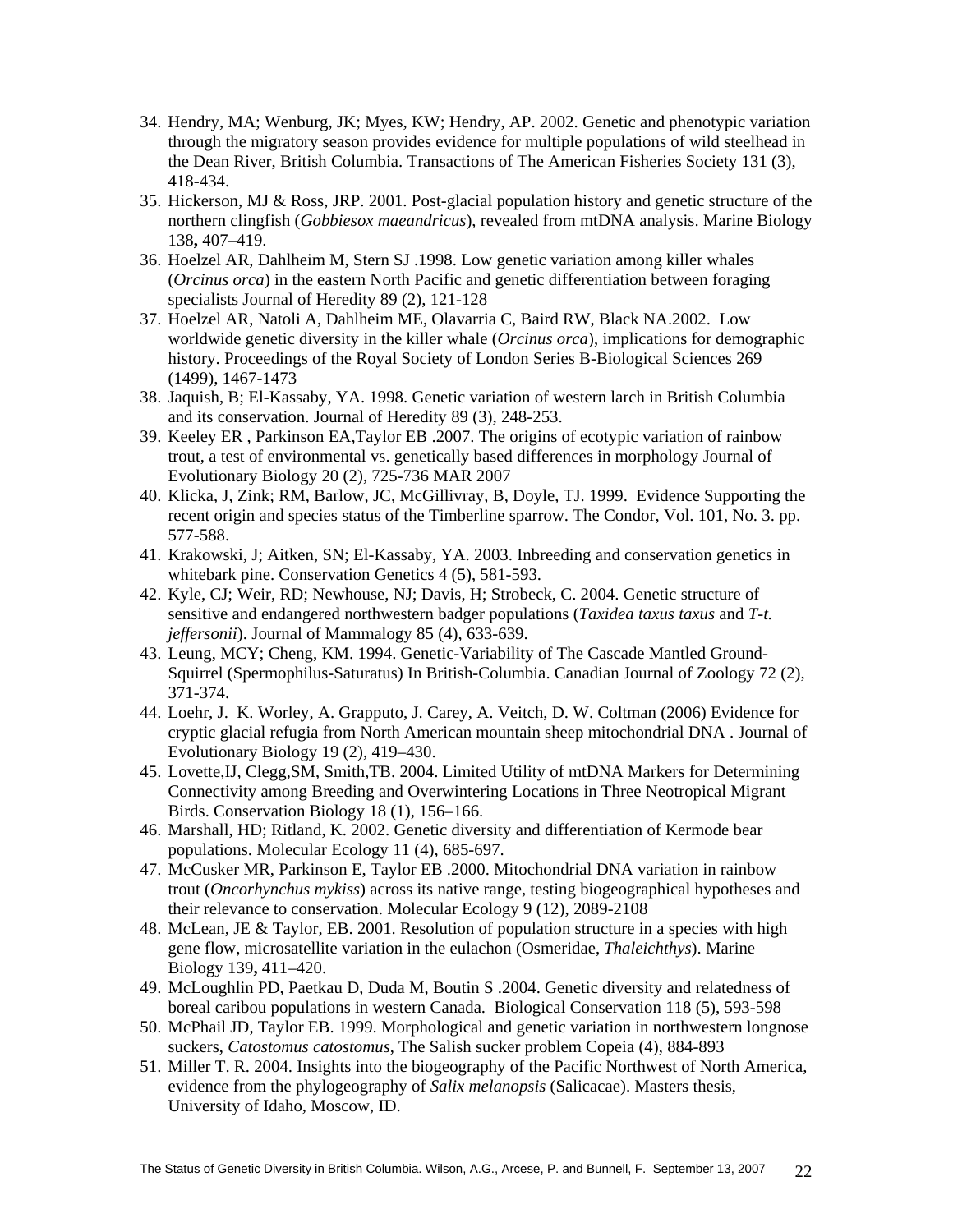- 52. Milot E, Gibbs HL, Hobson KA. 2000. Phylogeography and genetic structure of northern populations of the yellow warbler (*Dendroica petechia*). Molecular Ecology 9 (6), 667-681
- 53. Mimura, M, Aitken, S N. 2007. Adaptive gradients and isolation-by-distance with postglacial migration in *Picea sitchensis*. Heredity (on-line early)
- 54. O'Reilly, P, Reimchen, T. E, Beech, R, Strobeck, C, 1993, Mitochondrial DNA in Gasterosteus and Pleistocene glacial refugium on the Queen Charlotte Islands, British Columbia. Evolution 47, 678-684.
- 55. Pearce, RL; Wood, JJ; Artukhin, Y; Birt, TP; Damus, M; Friesen, VL. 2002. Mitochondrial DNA suggests high gene flow in Ancient Murrelets. Condor 104 (1), 84-91.
- 56. Proctor, MF; McLellan, BN; Strobeck, C; Barclay, RMR. 2005. Genetic analysis reveals demographic fragmentation of grizzly bears yielding vulnerably small populations. Proceedings of The Royal Society B-Biological Sciences 272 (1579), 2409-2416.
- 57. Pruett CL, Winker K 2005 Northwestern song sparrow populations show genetic effects of sequential colonization Molecular Ecology 14 (5), 1421-1434
- 58. Redenbach Z, Taylor EB. 2002. Evidence for historical introgression along a contact zone between two species of char (Pisces , Salmonidae) in northwestern North America. Evolution 56 (5), 1021-1035
- 59. Redfield, JA. 1976. Distribution, abundance, size, and genetic variation of *Peromyscus maniculatus* on Gulf Islands of British-Columbia. Canadian Journal of Zoology- 54 (4), 463- 474.
- 60. Ritland, C; Pape, T; Ritland, K. 2001. Genetic structure of yellow cedar (*Chamaecyparis nootkatensis*). Canadian Journal of Botany 79 (7), 822-828.
- 61. Ritland, K; Dupuis, LA; Bunnell, FL; Hung, WLY; Carlson, JE. 2000. Phylogeography of the tailed frog (*Ascaphus truei*) in British Columbia. Canadian Journal of Zoology 78 (10), 1749- 1758.
- 62. Ritland, K; Meagher, LD; Edwards, DGW; El-Kassaby, YA. 2005. Isozyme variation and the conservation genetics of Garry oak. Canadian Journal of Botany 83 (11), 1478-1487.
- 63. Small, MP; Beacham, TD; Withler, RE; Nelson, RJ. 1998. Discriminating coho salmon (*Oncorhynchus kisutch*) populations within the Fraser River, British Columbia, using microsatellite DNA markers. Molecular Ecology 7 (2), 141-155.
- 64. Small, MP; Stone, KD; Cook, JA. 2003. American marten (*Martes americana*) in the Pacific Northwest, population differentiation across a landscape fragmented in time and space. Molecular Ecology 12 (1), 89-103. [10.1046/j.1365-294X.2003.01720.x]
- 65. Smith, CT; Nelson, RJ; Pollard, S; Rubidge, E; McKay, SJ; Rodzen, J; May, B; Koop, B. 2002. Population genetic analysis of white sturgeon (*Acipenser transmontanus*) in the Fraser River. Journal of Applied Ichthyology 18 (4-6), 307-312.
- 66. Soltis, DE; Gitzendanner, MA; Strenge, DD; Soltis, PS. 1997. Chloroplast DNA intraspecific phylogeography of plants from the Pacific Northwest of North America. Plant Systematics and Evolution 206 (1-4), 353-373.
- 67. Spaulding, W, Mock, K. E. Schroeder, M. A. Warheit K. I. (2006) Recency, range expansion, and unsorted lineages, implications for interpreting neutral genetic variation in the sharptailed grouse (*Tympanuchus phasianellus*) Molecular Ecology 15 (9), 2317–2332.
- 68. Stamford, MD; Taylor, EB. 2005. Population subdivision and genetic signatures of demographic changes in Arctic grayling (*Thymallus arcticus*) from an impounded watershed. Canadian Journal of Fisheries and Aquatic Sciences 62 (11), 2548-2559.
- 69. Steele C. A, B. C. Carstens, A. Storfer, J. Sullivan. 2005. Testing hypotheses of speciation timing in Dicamptodon copei and Dicamptodon aterrimus (Caudata, Dicamptodontidae). Molecular Phylogenetics and Evolution 36,90–100
- 70. Steinhoff, R. J, Joyce, D. G, Fins, L, 1983, Isozyme variation in *Pinus monticola*. Canad. J. Forest. Res.**13**, 1122–1132.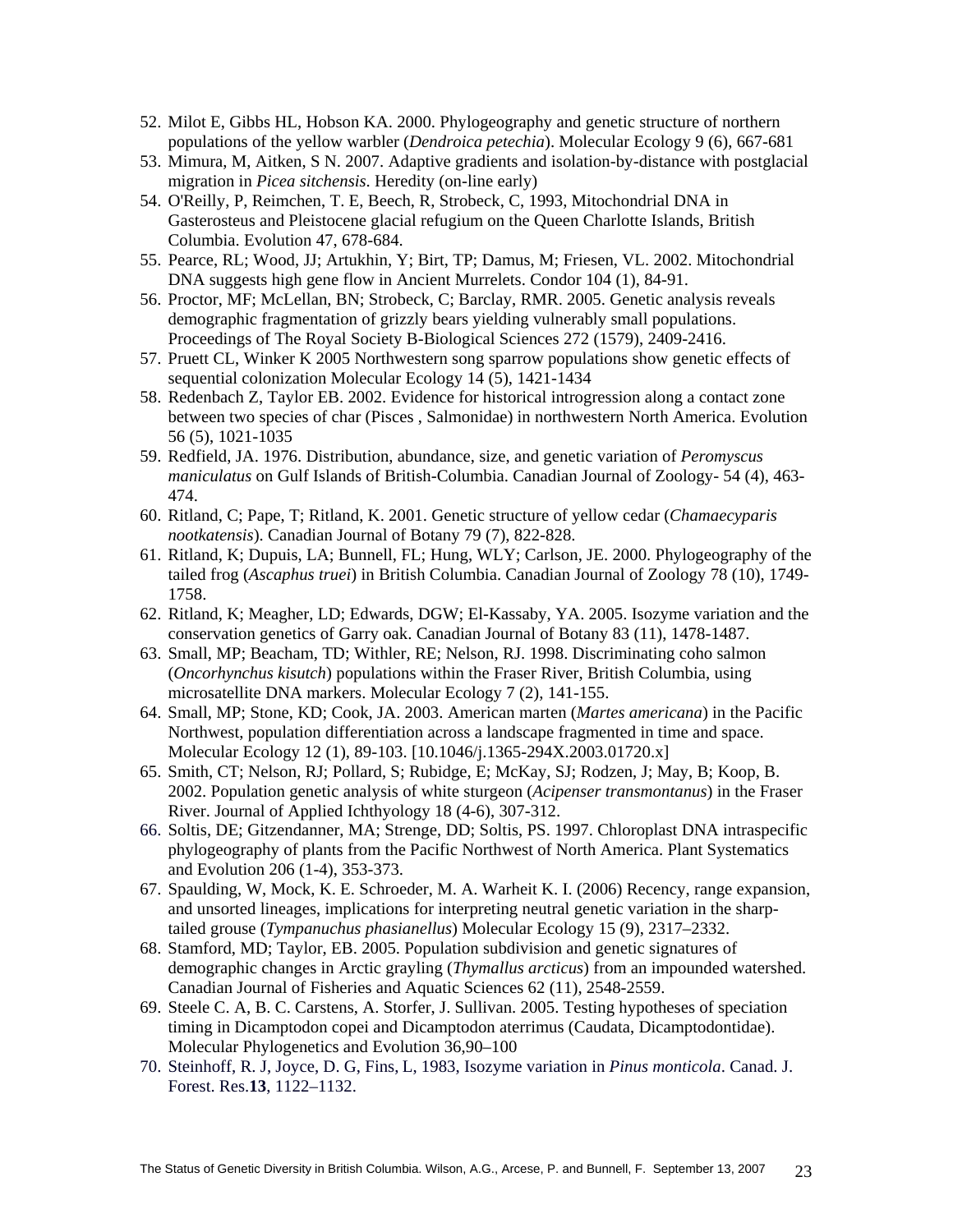- 71. Taylor EB, Redenbach Z, Costello AB, Pollard SM, Pacas CJ. 2001. Nested analysis of genetic diversity in northwestern North American char, Dolly Varden (*Salvelinus malma*) and bull trout (*Salvelinus confluentus*) Canadian Journal of Fisheries and Aquatic Sciences 58 (2), 406-420
- 72. Taylor, E.B. & A.B. Costello 2006. Microsatellite DNA analysis of coastal populations of bull trout (*Salvelinus confluentus*) in British Columbia, zoogeographic implications and its application to recreational fishery management. *Can. J. Fish. Aquat. Sci.* 63, 1157–1171
- 73. Taylor, EB, Stamford, D, Baxter, JS. 2003. Population subdivision in westslope cutthroat trout (*Oncorhynchus clarki lewisi*) at the northern periphery of its range, evolutionary inferences and conservation implications. Molecular Ecology 12 (10), 2609–2622.
- 74. Taylor, EB; Harvey, S; Pollard, S; Volpe, J. 1997. Postglacial genetic differentiation of reproductive ecotypes of kokanee *Oncorhynchus nerka* in Okanagan Lake, British Columbia. Molecular Ecology 6 (6), 503-517.
- 75. Teel, DJ; Milner, GB; Winans, GA; Grant, WS. 2000. Genetic population structure and origin of life history types in chinook salmon in British Columbia, Canada. Transactions of The American Fisheries Society 129 (1), 194-209.
- 76. Turgeon,J. and McPeek, M .A. 2002. Phylogeographic analysis of a recent radiation of Enallagma damselflies (Odonata, Coenagrionidae) Molecular Ecology 11 (10), 1989–2001.
- 77. Varnavskaya, NC; Wood, CC; Everett, RJ; Wilmot, RL; Varnavsky, VS; Midanaya, VV; Quinn, TP. 1994. Genetic Differentiation of Subpopulations of Sockeye-Salmon (Oncorhynchus-Nerka) Within Lakes of Alaska, British-Columbia, and Kamchatka, Russia. Canadian Journal of Fisheries and Aquatic Sciences 51, 147-157, Suppl. 1.
- 78. Wahbe, TR; Ritland, C; Bunnell, FL; Ritland, K. 2005. Population genetic structure of tailed frogs (Ascaphus truei) in clearcut and old-growth stream habitats in south coastal British Columbia. Canadian Journal of Zoology 83 (11), 1460-1468.
- 79. Waits, LP; Talbot, SL; Ward, RH; Shields, GF. 1998. Mitochondrial DNA phylogeography of the North American brown bear and implications for conservation. Conservation Biology 12 (2), 408-417.
- 80. Wheeler, N. C, Guries, R. P, 1982, Populations structure, genic diversity, and morphological variation in Pinus contorta Dougl. Canad. J. Forest Res.**12**, 595–606
- 81. Withler, RE; Campbell, A; Li, SR; Brouwer, D; Supernault, KJ; Miller, KM. 2003. Implications of high levels of genetic diversity and weak population structure for the rebuilding of northern abalone in British Columbia, Canada. Journal of Shellfish Research 22 (3), 839-847.
- 82. Withler, RE; King, JR; Marliave, JB; Beaith, B; Li, SR; Supernaulta, KJ; Miller, KM. 2004. Polygamous mating and high levels of genetic variation in lingcod, *Ophiodon elongatus*, of the Strait of Georgia, British Columbia. Environmental Biology of Fishes 69 (1-4), 345-357.
- 83. Withler, RE; Le, KD; Nelson, RJ; Miller, KM; Beacham, TD. 2000. Intact genetic structure and high levels of genetic diversity in bottlenecked sockeye salmon (*Oncorhynchus nerka*) populations of the Fraser River, British Columbia, Canada. Canadian Journal of Fisheries And Aquatic Sciences 57 (10), 1985-1998.
- 84. Worley, K, Strobeck, C, Arthur, S, Carey, J, Schwantje,H, Veitch, A, Coltman, AW. 2004. Population genetic structure of North American thinhorn sheep (*Ovis dalli*). Molecular Ecology 13 (9), 2545–2556.
- 85. Xie, CY; El-Kassaby, YA; Ying, CC. 2002. Genetics of Bong. populations in British Columbia and its implications for gene resources management. New Forests 24 (2), 97-112.
- 86. Zika, PF. 2006. The status of *Impatiens capensis* (Balsaminaceae) on the Pacific Northwest coast. Journal of the Torrey Botanical Society, 133 (4), 593-600
- 87. Zink, RM, Dittman, DL . 1993, Gene flow, refugia, and evolution of geographic variation in the song sparrow (*Melospiza melodia*). Evolution 47, 717-729.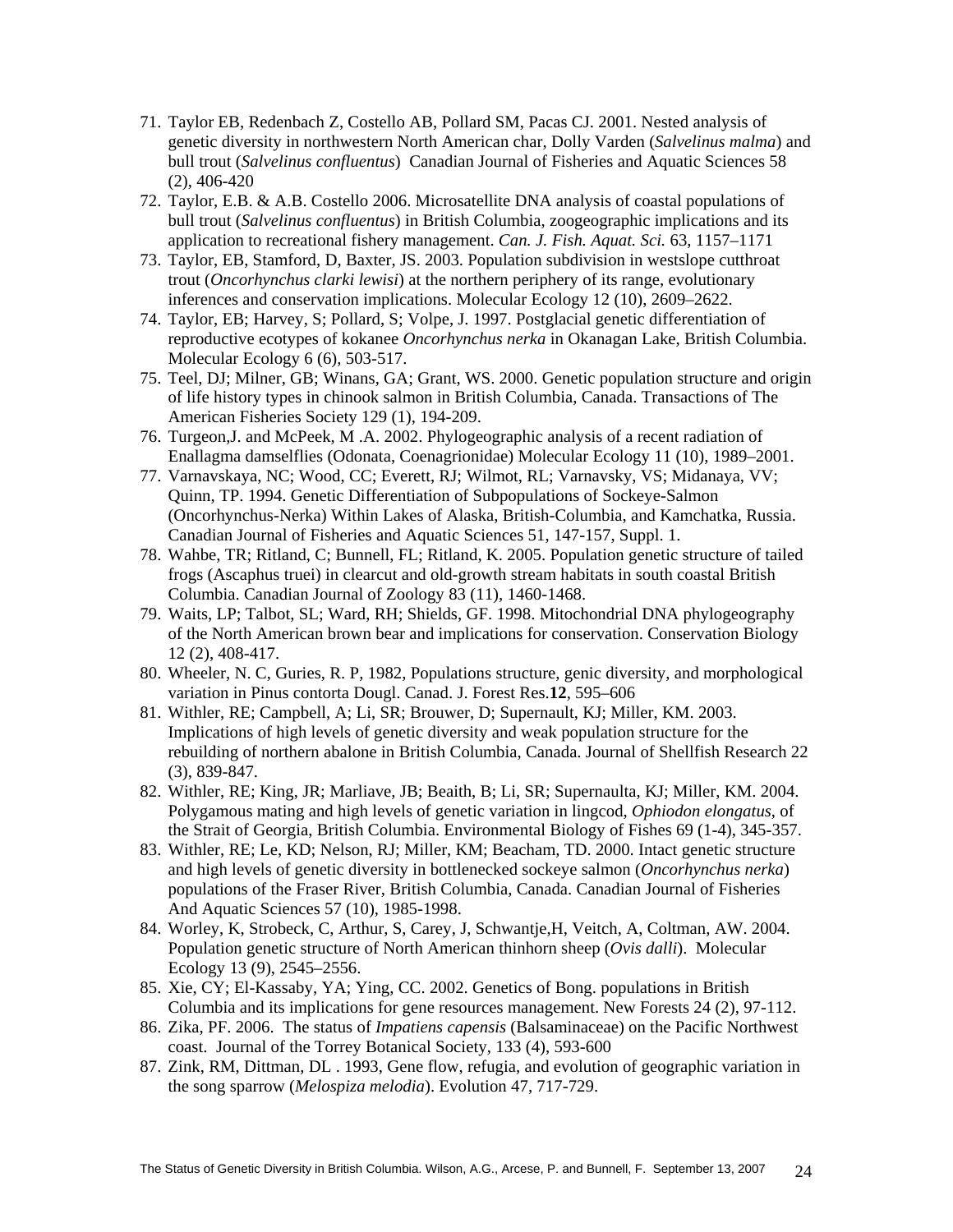88. Weckworth BV, Talbot S, Sage GK, Person DK, Cook J (2005) A Signal for Independent Coastal and Continental histories among North American wolves Molecular Ecology 14 (4), 917–931

# Literature Cited

 $\overline{a}$ 

- <sup>i</sup> McPhail, J.D. 2007. Freshwater Fishes of British Columbia. University of Alberta Press.
- <sup>ii</sup> Burg, TM, Gaston, AJ, Winkler, K and Freisen, VL. 2005. Rapid divergence and postglacial colonization in western North American Steller's jays (*Cyanocitta stelleri*) Molecular Ecology 14:3745-3755.
- iii O'Neill MB, D.W., D.W. Nagorsen and R.J. Baker. 2005. Mitochondrial DNA variation in water shrews (*Sorex palustris*, *Sorex bendirii*) from western North America: implications for taxonomy and phylogeography. Can. J. Zool. 83: 1469-1475.
- iv Demboski, J.R. and J. Sullivan. 2003. Extensive mtDNA variation within the yellow-pine chipmunk, *Tamias amoenus* (Rodentia: Sciuridae), and phylogeographic inferences for northwest North America. Molecular Phylogenetics and Evolution 26: 389-408.
- Fleming, M.A. and J.A. Cooke. 2002. Phylogeography of endemic ermine (*Mustela erminea*) in southeast Alaska Molecular Ecology (2002) 11, 795–807.
- vi Cook, J.A. and S.O. MacDonald. 2001. Should endemism be a focus of conservation efforts
- along the North Pacific Coast of North America? Biological Conservation 97**:** 207-213**.** vii Rundle, H.D., L. Nagel, J.W. Boughman and D. Schluter. 2000. Natural selection and parallel speciation in sticklebacks. Science 287: 306-308.
- viii McPhail, J.D. 2007. Freshwater Fishes of British Columbia. University of Alberta Press.
- $i<sup>x</sup>$  Burg, TM, Gaston, AJ, Winkler, K and Freisen, VL. 2005. Rapid divergence and postglacial colonization in western North American Steller's jays (*Cyanocitta stelleri*) Molecular Ecology 14:3745-3755.
- O'Neill MB, D.W., D.W. Nagorsen and R.J. Baker. 2005. Mitochondrial DNA variation in water shrews (*Sorex palustris*, *Sorex bendirii*) from western North America: implications for taxonomy and phylogeography. Can. J. Zool. 83: 1469-1475.
- xi Fleming, M.A. and J.A. Cooke. 2002. Phylogeography of endemic ermine (*Mustela erminea*) in southeast Alaska Molecular Ecology (2002) 11, 795–807.
- xii Cook, J.A. and S.O. MacDonald. 2001. Should endemism be a focus of conservation efforts along the North Pacific Coast of North America? Biological Conservation 97: 207-213.<br><sup>xiii</sup> Weir, J. T. and D. Schluter. 2007. The latitudinal gradient in recent speciation and extinction
- rates of birds and mammals. Science 315: 1574-1576.
- <sup>xiv</sup> Rice, K.J. and N.C. Emery. 2003. Managing microevolution: restoration in the face of global change. Frontiers In Ecology and The Environment 1 (9): 469-478.<br><sup>xv</sup> Berteaux, D., D. Reale, A.G. McAdam and S. Boutin. 2004. Keeping pace with fast climate
- change: Can arctic life count on evolution? Integrative and Comparative Biology 44 (2): 140-151.
- <sup>xvi</sup> Frankel, O.H. 1974. Genetic conservation our evolutionary responsibility. Genetics 1:53-65.
- xvii Lande, R. and G.F. Barrowclough. 1987. Effective population size, genetic variation, and their use in population management. *in*: Soulé. M.E. (ed) Viable Populations for Conservation. Cambridge University Press, New York.
- xviii Frankham, R. 1995a. Conservation genetics. Annual Review of Genetics 29: 305–327.
- xix Frankham, R., D. A. Briscoe, and J. D. Ballou. 2002. Introduction to Conservation Genetics*.* Cambridge University Press, New York, New York, USA.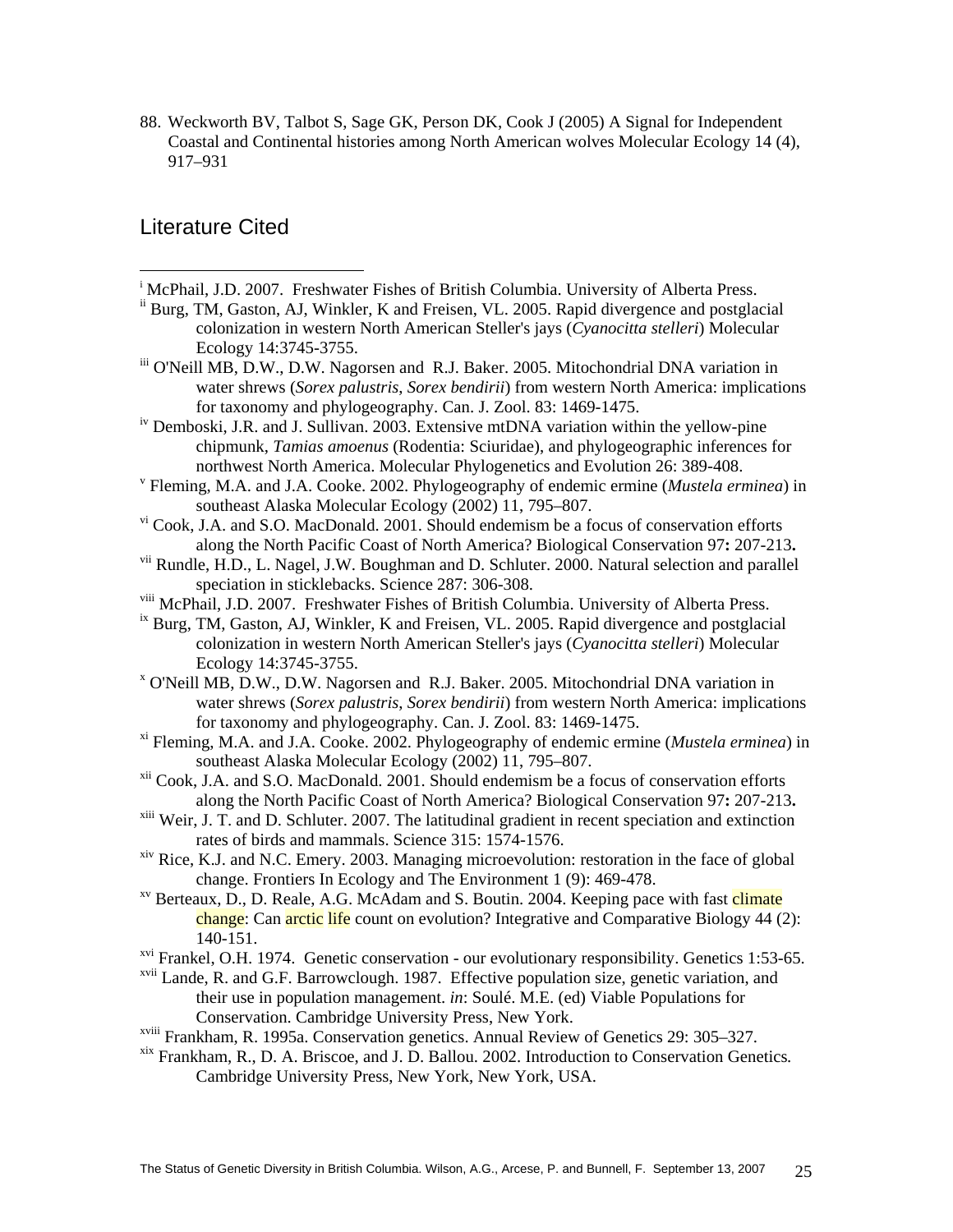- xx Crandall, K.A., D. Posada and D.Vasco. 1999. Effective population sizes: missing measures and missing concepts Animal Conservation 2 (4), 317–319.
- <sup>xxi</sup> Schwartz, M.K., D.A.Tallmon and G. Luikart. 1999. Using genetics to estimate the size of wild populations: many methods, much potential, uncertain utility. Animal Conservation **2**:4, 321–323.
- $xxi$ <sup>xxii</sup> Leberg, P. 2005. Genetic approaches for estimating the effective size of populations. Journal of Wildlife Management 69:4, 1385.
- xxiii Frankham, R 1995b. Effective population size adult population size ratios in wildlife A review. Genetical Research 66 (2): 95-107.
- xxiv Franklin I.R. 1980. Evolutionary change in small populations. Pp.135–148 . In M. E. Soulé and B. A. Wilcox (Eds.), Conservation Biology: An Evolutionary-ecological Perspective. Sinauer Associates,

- Inc., Sunderland, Massachusetts, U.S.A.<br><sup>xxv</sup> Lande, R. 1995. Mutation and conservation. Conservation Biology 9 (4): 782-791.
- xxvi Frankham, R., D. A. Briscoe, and J. D. Ballou. 2002. Introduction to Conservation Genetics*.* Cambridge University Press, New York, New York, USA.
- xxvii Hedrick, P. W. 2000. Genetics of Populations (Second Edition). Jones and Bartlett, Boston, MA,
- xxviii *c.f.* Green, D.M. 2005. Designatable units for status assessment of endangered species. Conservation Biology 19 (6), 1813–1820.
- $x$ <sup>xxix</sup> Ryder, O.A.. 1986. Species conservation and systematics: The dilemma of subspecies. Trends in Ecology and Evolution **1**, 9–10.<br><sup>xxx</sup> Green, D.M. 2005. Designatable units for status assessment of endangered species.
- Conservation Biology 19 (6), 1813–1820.
- xxxi Green, DM. 2005. Designatable units for status assessment of endangered species. Conservation Biology 19 (6), 1813–1820.
- xxxii Gapare, W.J. and S.N.Aitken. 2005. Strong spatial genetic structure in peripheral but not core populations of Sitka spruce [*Picea sitchensis* (Bong.) Carr.] Molecular Ecology 14 (9): 2659-2667.
- xxxiii Guppy, C.S. and J.H. Shepard. 2001. Butterflies of British Columbia: Including Western Alberta, Southern Yukon, the Alaska Panhandle, Washington, Northern Oregon, Northern Idaho, and Northwestern Montana. UBC Press. Vancouver, B.C. 413 pp.
- xxxiv Marshall, H.D. and K. Ritland.. 2002. Genetic diversity and differentiation of Kermode bear populations. Molecular Ecology 11 (4), 685-697 xxxv McPhail, J.D. 2007. Freshwater Fishes of British Columbia. University of Alberta Press.
- 
- xxxvi McPhail, J.D. 2007. Freshwater Fishes of British Columbia. University of Alberta Press.
- xxxviiRundle, H.D., L. Nagel, J.W. Boughman and D. Schluter. 2000. Natural selection and parallel speciation in sympatric sticklebacks. Science 287 (5451): 306-308.
- xxxviii Rieseberg. L.H . 1997. Hybrid origins of plant species. Annual Review of Ecology and Systematics 28: 359– 389.
- xxxix Hegarty, M.J. and S.J.Hiscock. 2005. Hybrid speciation in plants: new insights from molecular studies. New Phytologist 165 (2),411-423.
- <sup>xl</sup> Swenson N. G. and D. Howard . 2005. Clustering of contact zones, hybrid zones, and phylogeographic breaks in North America. American Naturalist 166, 581–591.
- xli Swenson N. G. and D. Howard . 2005. Clustering of contact zones, hybrid zones, and phylogeographic breaks in North America. American Naturalist 166, 581–591.
- xlii D. Irwin, personal communication.
- xliii P. Arcese, A. Wilson, C. Pruett, K. Winker, L. Keller, personal communication.
- xliv DeWoody, J.A., AND J.C. Avise. 2000. Microsatellite variation in marine, freshwater and anadromous fishes compared with other animals Journal of Fish Biology 56 (3), 461–473.